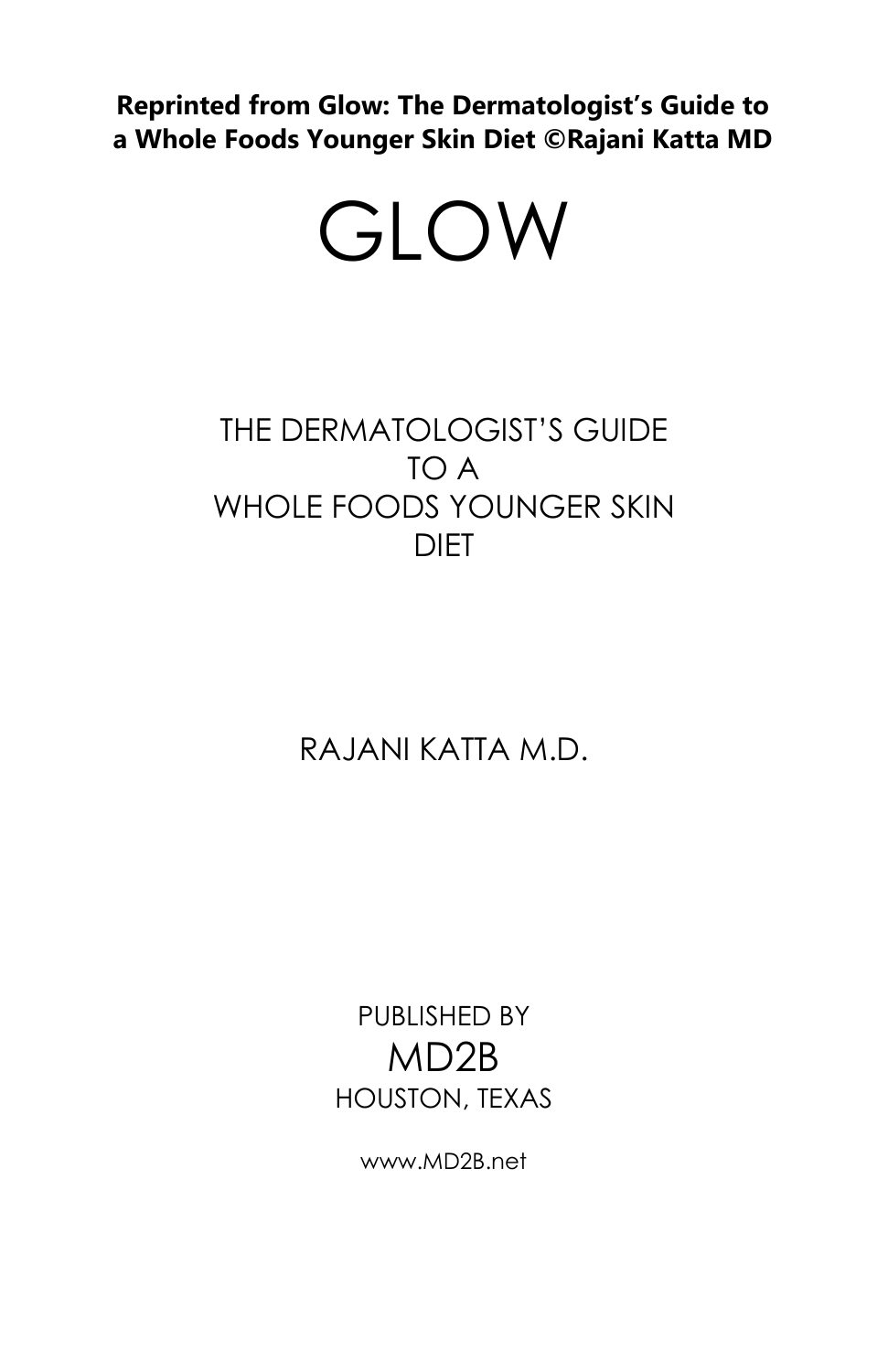*Glow: The Dermatologist's Guide to a Whole Foods Younger Skin Diet* is published by MD2B, PO Box 300988, Houston, TX 77230-0988.

#### www.MD2B.net

NOTICE: The recommendations in this book are based on a thorough review of research performed in the field, and are presented to help readers make informed decisions about their health. Readers should not view this information as a substitute for any treatment recommended by their physician. Before beginning a new exercise or diet program, it is the reader's responsibility to discuss their plans with their personal physician and obtain approval.

The author and publisher disclaim any personal liability, either directly or indirectly, for advice of information presented within. The author and publisher have used care and diligence in the preparation of this book. Every effort has been made to ensure the accuracy and completeness of information contained within this book. No responsibility is assumed for errors, inaccuracies, omissions, or any false or misleading implication that may arise due to the text.

Please note that any mention of specific companies, organizations, or authorities in this book should not be viewed as an endorsement by either the author or the publisher.

Recipes by Rajani Katta and Swarajyalaxmi Katta Book Design by Shaan Desai and Jasmine Nguyen Research Assistants: Teja Desai, Sophia Huang, Jasmine Nguyen, Girija Shan, Michelle Zhong Cover Photo by Suman Mangu Photos (online): Rajani Katta, Shaan Desai, Praveen Katta, Sharon Lunbeck, Denise Metry MD

©2018 by Rajani Katta and Samir P. Desai

All rights reserved

No part of this publication may be reproduced, stored in a retrieval system, or transmitted, in any form or by any means, electronic, mechanical, photocopying, recording, or otherwise, without the prior written permission of the publisher.

Printed in the United States of America

ISBN # 9781937978099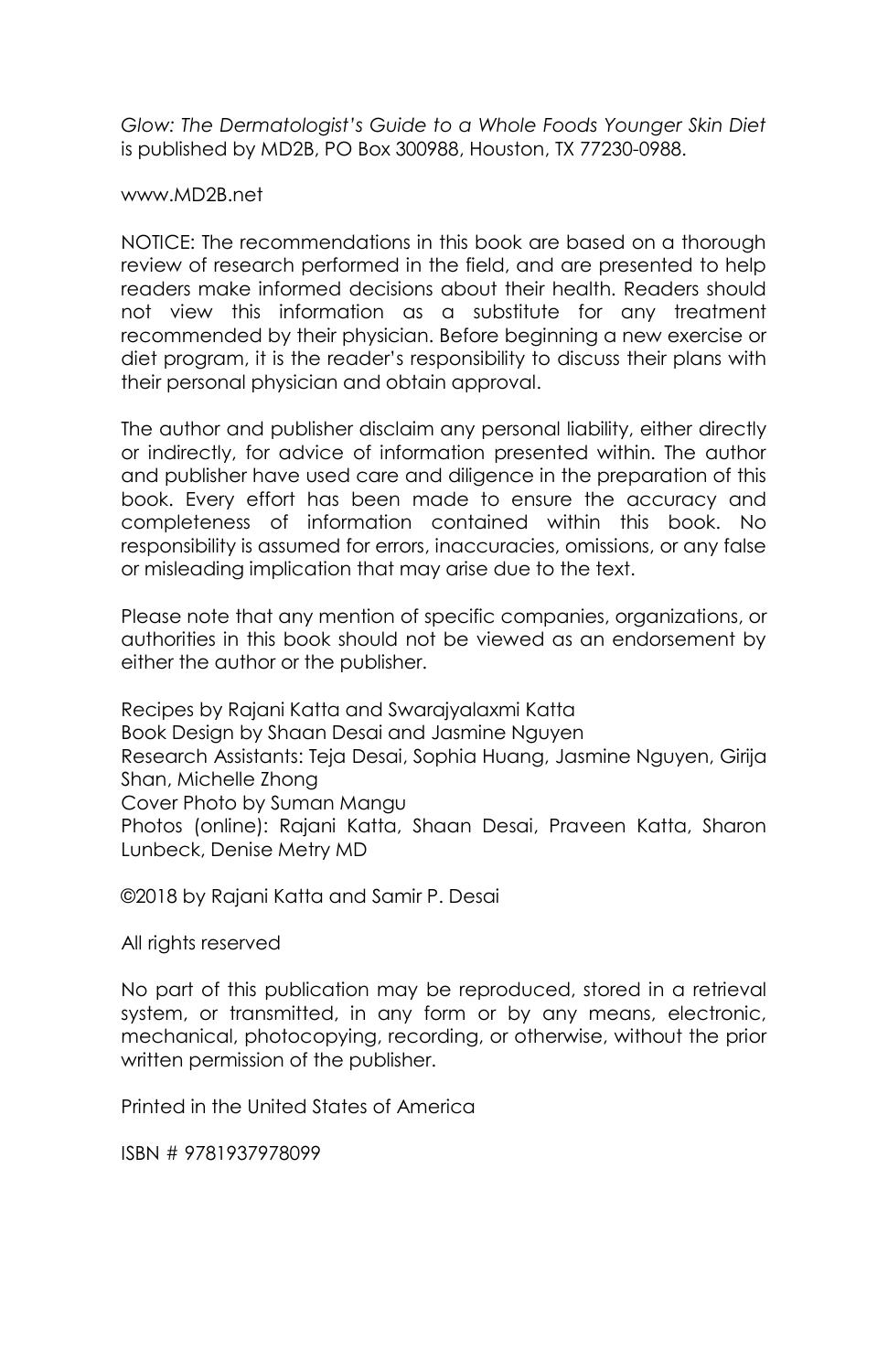## SECTION ONE YOUTHFUL SKIN

| 1  | Introduction                         |    |
|----|--------------------------------------|----|
| 2  | A Holistic Approach                  | 6  |
| 3  | The Signs of Skin Aging              | 9  |
| 4  | The Keys                             | 15 |
| 5  | An Introduction to Skin Saving Foods | 19 |
| 6  | The Science of Aging Skin            | 34 |
| 7  | The Science of Skin Saving Nutrients | 39 |
| 8  | The Science Behind Glycation         | 46 |
| 9  | Stop Skin Sabotage                   | 49 |
| 10 | Putting It Into Practice             | 52 |
|    | The Laws of Medicine and Nutrition   | 56 |

## SECTION TWO

## WHAT TO EAT

| 12 | Antioxidants                     | 68   |
|----|----------------------------------|------|
| 13 | Anti-Inflammatory Foods          | 77   |
| 14 | Herbs and Spices                 | 85   |
| 15 | <b>Power Carbs</b>               | 90   |
| 16 | Power Fats                       | 97   |
| 17 | <b>Prebiotics and Probiotics</b> | 105  |
| 18 | Stop Sugar Spikes                | 118  |
| 19 | Stop Skin Sabotage               | 136. |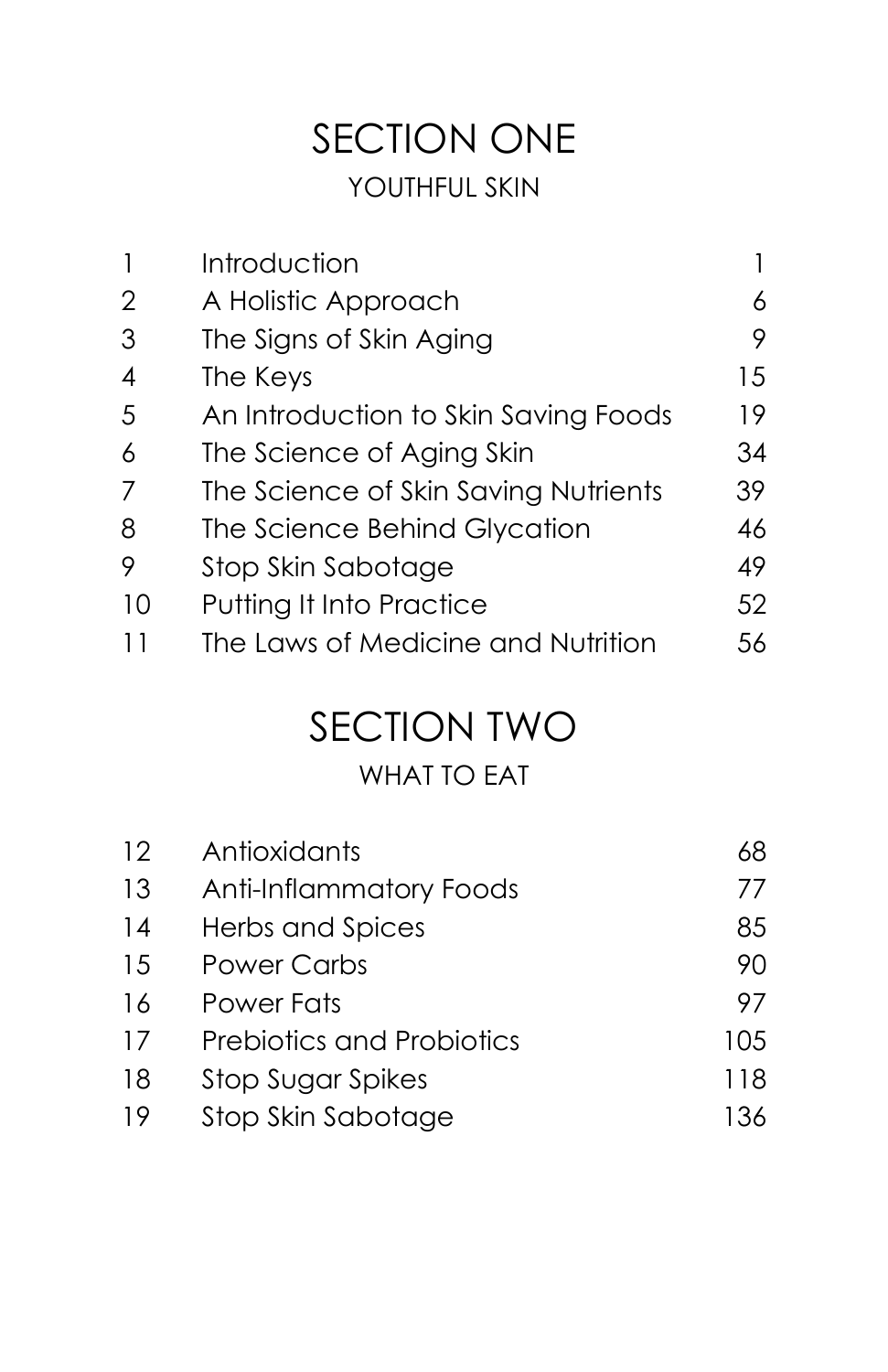## SECTION THREE DIET AND DERMATOLOGY

| 20 | Acne                      | 148 |
|----|---------------------------|-----|
| 21 | Eczema                    | 151 |
| 22 | Psoriasis                 | 154 |
| 23 | Rosacea                   | 156 |
| 24 | More Research Needed      | 157 |
| 25 | <b>Health Marketing</b>   | 163 |
| 26 | Lifestyle and Dermatology | 166 |

## SECTION FOUR RECIPES

| 27 | <b>Skin Saving Starts</b>  | 179 |
|----|----------------------------|-----|
| 28 | <b>Skin Saving Snacks</b>  | 185 |
| 29 | <b>Skin Saving Sippers</b> | 193 |
| 30 | Skin Saving Salads         | 199 |
| 31 | <b>Skin Saving Soups</b>   | 205 |
| 32 | <b>Skin Saving Sauces</b>  | 211 |
| 33 | <b>Skin Saving Suppers</b> | 217 |
| 34 | <b>Skin Saving Sides</b>   | 223 |
| 35 | <b>Skin Saving Sweets</b>  | 230 |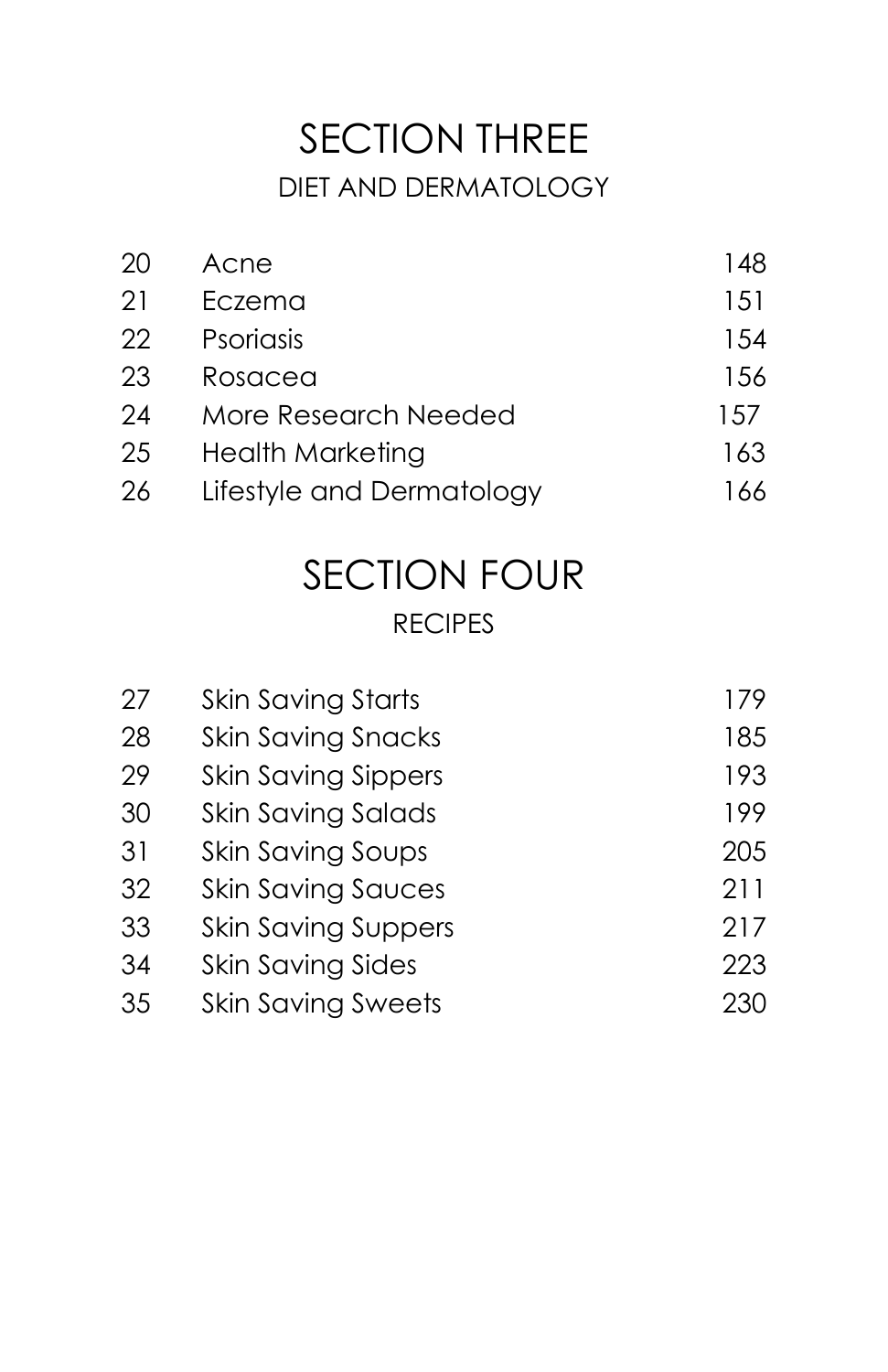# **Section 1** YOUTHFUL SKIN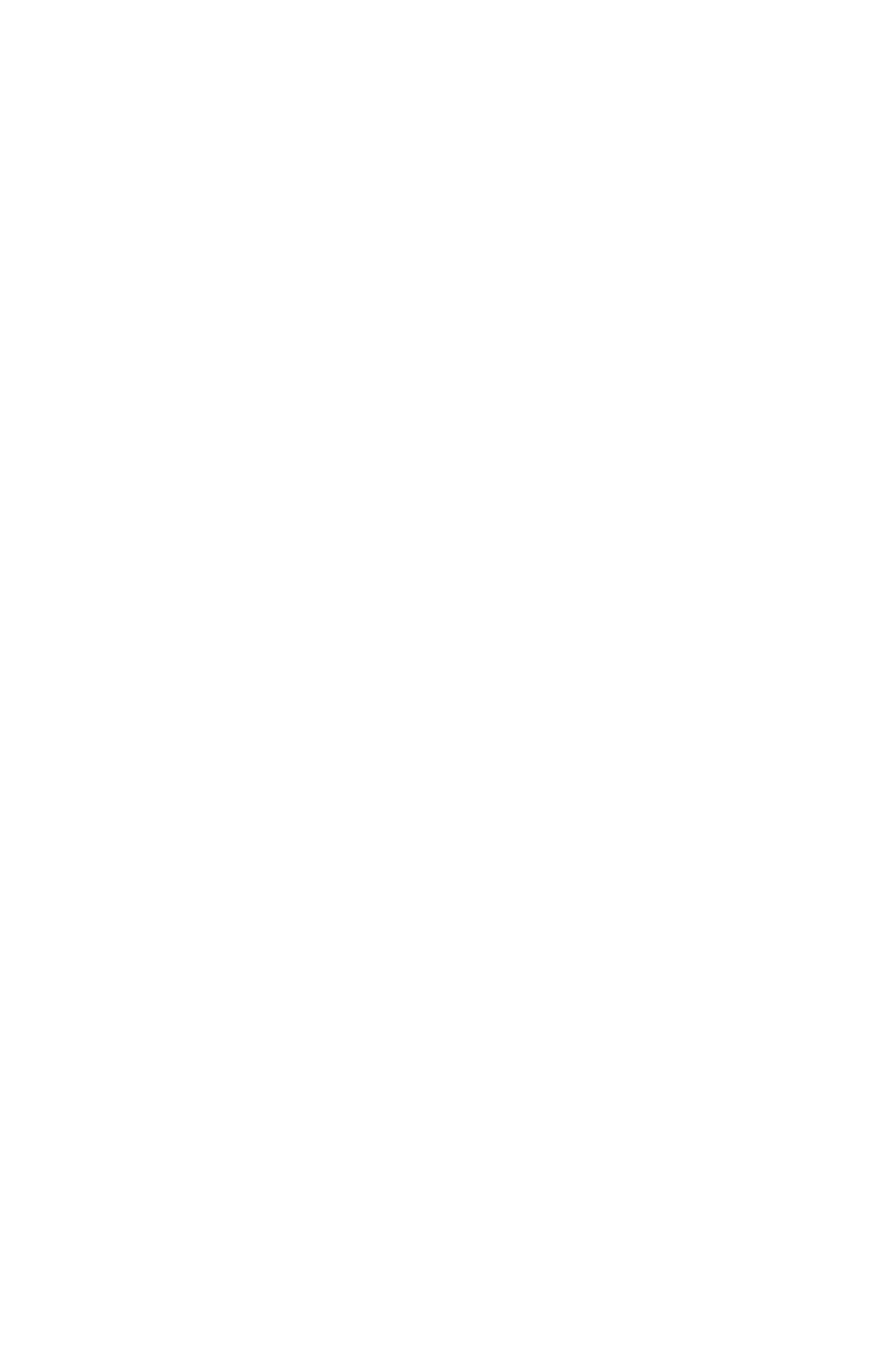## **CHAPTER 1** INTRODUCTION

Over the 20 years that I've been caring for patients as a dermatologist, I've been asked a lot of questions about how to prevent aging skin. Here are a few that I've been asked by patients and friends (\*names changed):

- Mrs. Riley is in her early 50s, and she's started to notice a softening of her jawline. She hasn't developed jowls yet (those loose folds of skin hanging off the jawline), but she's worried she's heading that way.
- Celeste is in her 20s, and her friends have all started getting serious about sunblock and anti-aging skin care regimens. One of her friends keeps telling her that she needs to start getting regular injections of Botox as part of an anti-aging skin regimen. She has her doubts about that, but she's wondering if there's anything else she should be doing to take care of her skin.
- Mr. Henderson is in his 70s, and he's here because of his grandchildren. His young grandson keeps asking about the dark purple spots on his forearms. He knows these are due to fragile skin which leads him to bruise easily, but he's worried this will get worse.
- Mrs. Boyd has always had a very smooth, youthful complexion, but now that she's in her late 30s she's noticing crow's feet: fine lines at the corners of her eyes. She's using a good anti-aging skin care regimen,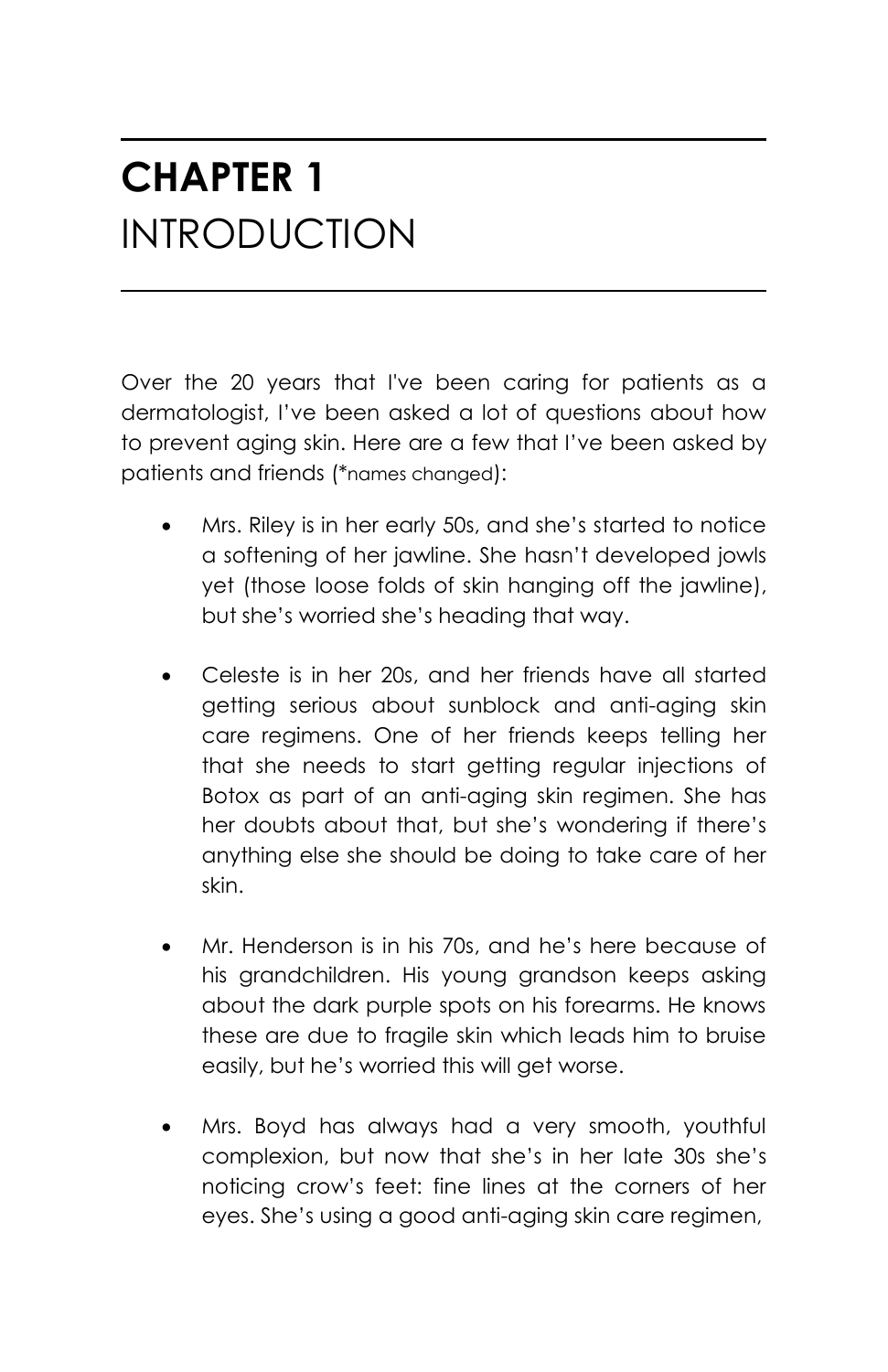and she's very careful to use sunscreen and large sunglasses when outdoors. She's wondering what else she can do to slow down the formation of new wrinkles.

• Laura is in her mid-40s, and she's noticed many more dark spots and freckles on her face in the last 5 years. They're much more prominent now than ever before, and she's having a hard time covering them with concealer. She knows that a lot of this is her beach exposure catching up to her years later, and she's planning to have laser treatment to lighten the dark spots. She wants to know what else she can do to prevent more dark spots.

The skin concerns that Mr. Henderson, Mrs. Boyd, and Laura describe may all sound different, but they all share one important point.

#### **They're all common signs of aging skin.**

In medical circles we use certain terms to describe these concerns. Loss of elasticity. Fine lines and wrinkles. Solar lentigos (dark spots).

These are all skin changes that become increasingly common with age, and it might seem as though you're powerless to combat them. But the reality is that you can do much more than you realize.

## **What Would I Tell Each And Every One Of These Patients?**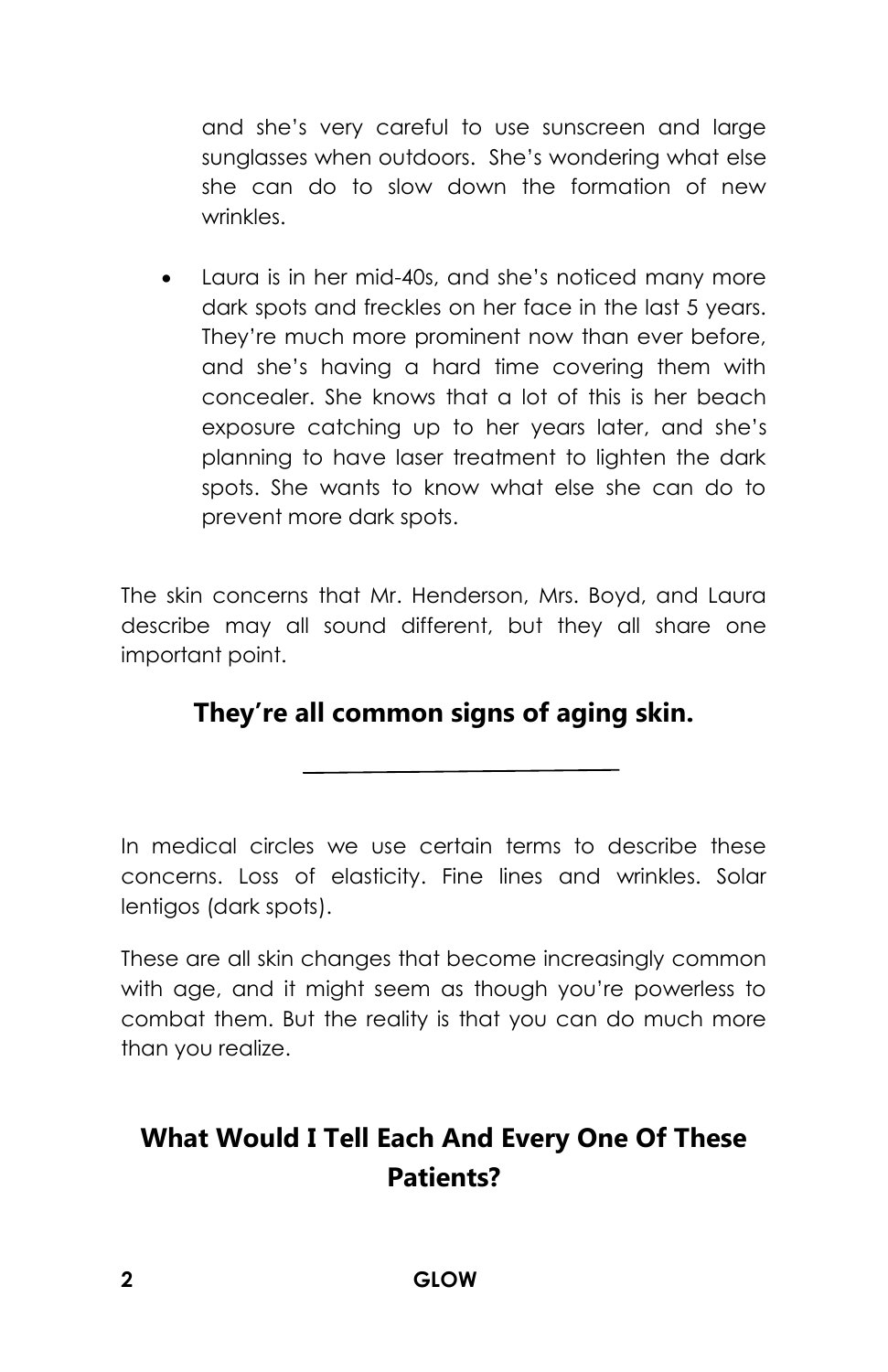- I would tell them that you have the power to prevent further damage.
- I would tell them that you have the power to promote the skin's ability to regenerate.
- And I would tell them that this power, exercised in small ways every single day, can add up to big benefits.

Where does this power come from?

It comes from the choices that we make every day – including the foods that we eat.

The right foods play an important role in this process. Along with consistent sun protection and the right products or procedures, the promise of more youthful skin is more attainable than ever.

## **The Right Foods Provide Power: The Power to Prevent Skin Damage and The Power to Promote Skin Regeneration**

Your skin is the largest organ of your body, and it is amazing. It protects you from extremes of temperature, from UV radiation, from infection, and more.

And it has a remarkable ability to regenerate. Think about the last time you had a paper cut. (That painful one. On the tip of your thumb. The one that made you wince every time you turned the page.)

Just two days later, and it was gone. Completely healed. On its own.

Healed so completely, in fact, that it was as though it had never been there at all.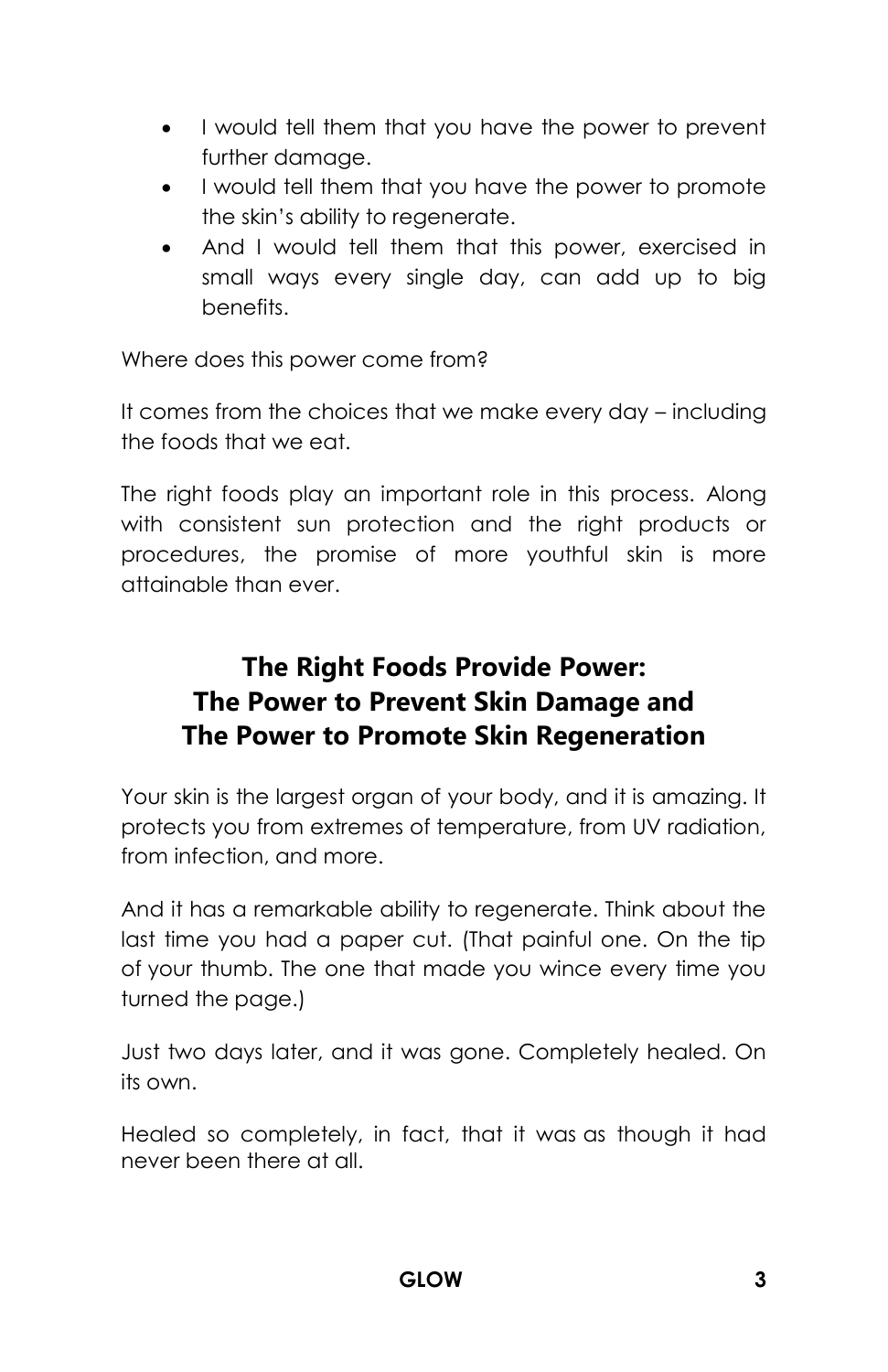That's what your skin can do: it has amazing abilities to repair and regenerate.

The right foods can support and supercharge those systems.

## **What Can The Right Foods Do For Your Skin? They Can:**

**QUENCH FREE RADICALS** Your skin is under siege. Every minute of every day. Which is why your skin has so many built-in defense and repair mechanisms.

We know that ultraviolet (UV) radiation ages the skin. And the more that hits the skin, the more damage that results. You might see this as a sunburn. But even without a visible burn, that radiation produces free radicals and "burns" your skin on a cellular level, with damage to DNA, collagen fibers, elastic fibers, and more.

Antioxidants act to quench that damage. Some are naturally found in your skin, but they're constantly being used up. That's why the antioxidants in your food are so important: they provide a constant, renewable source of quenching antioxidants.

**BLOCK SCISSOR ENZYMES** UV radiation also damages the skin by increasing levels of "scissor" enzymes. These enzymes, including collagenase and elastase, start snapping away at the collagen fibers and elastic fibers that maintain youthful, resilient skin. The right foods prevent the activation of scissor enzymes.

**ACTIVATE DNA REPAIR SYSTEMS** When DNA damage does occur, your body springs into action to repair that damage. The right foods work to activate this system.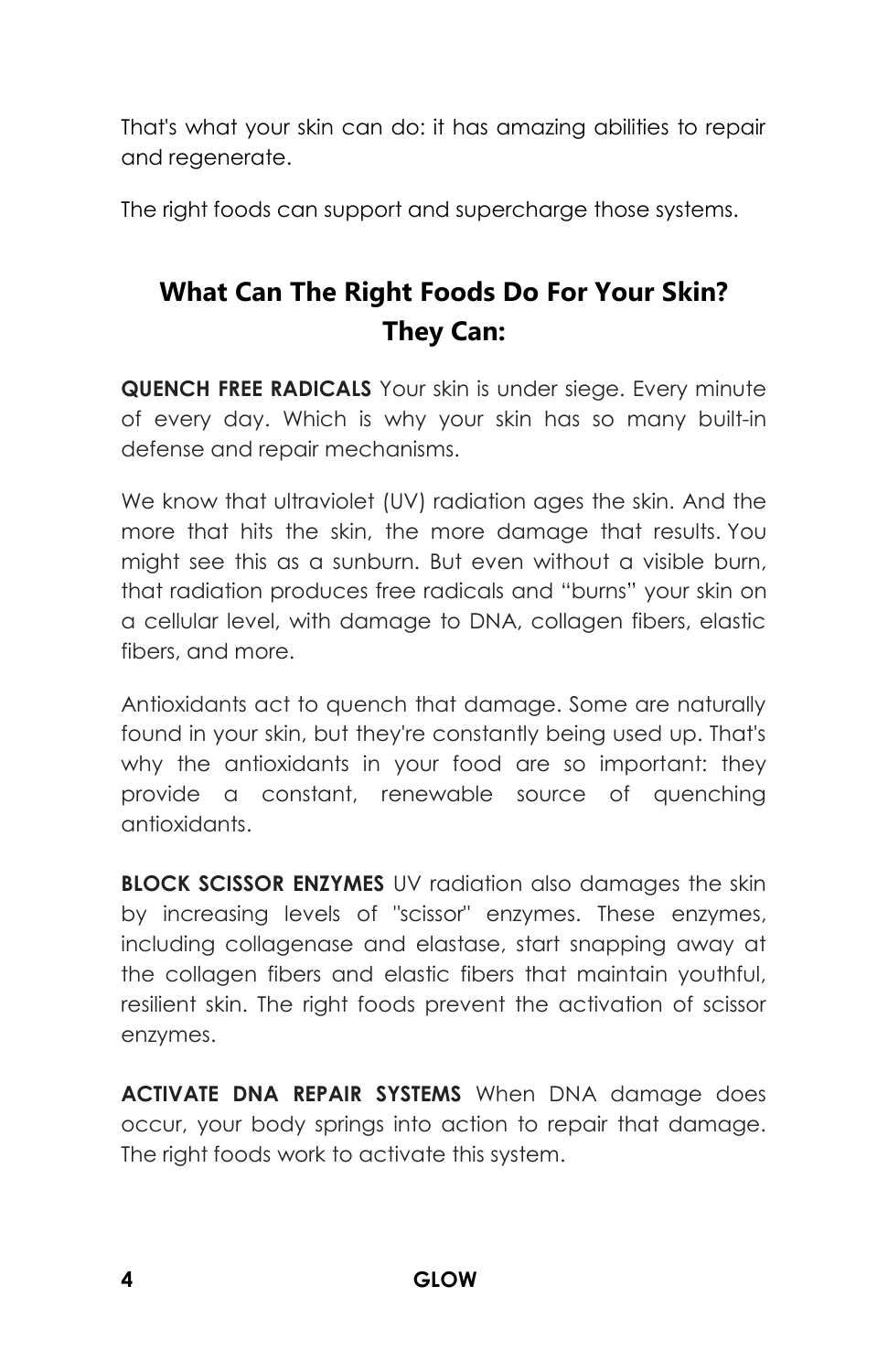**STRENGTHEN THE SKIN BARRIER** The right foods can also help regenerate the skin barrier. Your skin barrier has two main functions: keep moisture in and keep irritants out (along with microbes, allergens, and toxins). As you age, that barrier doesn't work as well. The right foods, including the right fats, can help strengthen that skin barrier.

**PROMOTE THE GROWTH OF GOOD MICROBES THAT STRENGTHEN THE SKIN BARRIER** A healthy gut can also strengthen the skin barrier. Certain "good" microbes that live in your gastrointestinal tract can produce substances that actually strengthen the skin barrier. The right foods can promote the growth of these good microbes.

#### **The Research That Can Help You Take Action**

Over the next 200+ pages, you'll learn more. More about the forces that threaten your skin, and more about the research on how to combat those forces. You'll especially learn more about the foods that play such an important role in maintaining youthful skin.

While you'll learn about the research, this book is focused on action. You'll learn about the forces that work to damage your skin, and you'll learn about the foods that work to combat those forces. I call these skin saving foods, and in Section 4 you'll find recipes that make use of these powerful foods.

If you'd like to read more about the research, my website SkinAndDiet.com contains more information. You'll find links to the articles that I've written for a medical audience, published in peer reviewed medical journals. These articles cite the work of many amazing researchers in the field.

In the chapters to come, you'll learn how to translate this research into action to achieve youthful, glowing skin.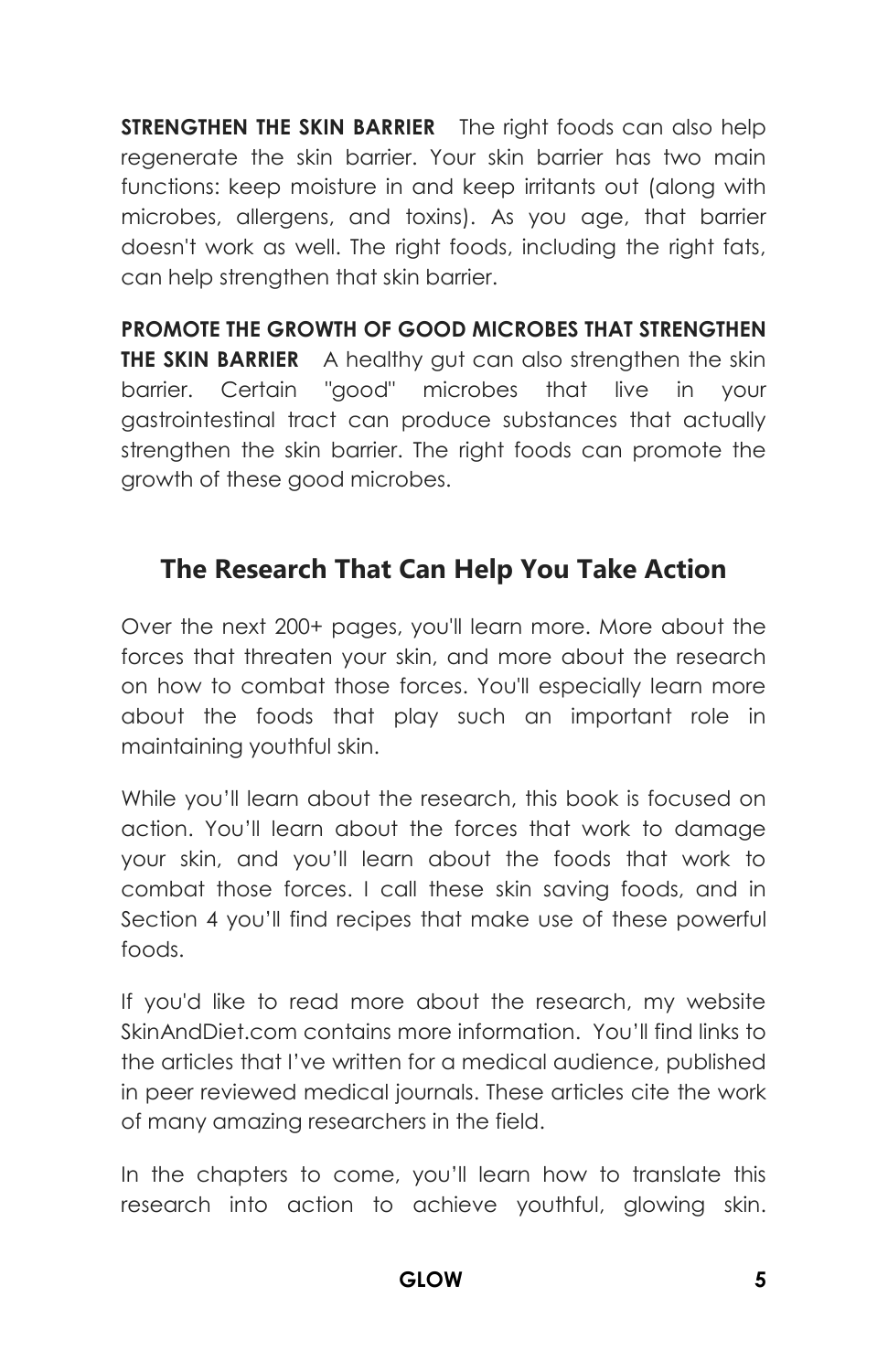## **CHAPTER 2** A HOLISTIC APPROACH

I was on a hillside trail in Arizona, just starting a hike, when I saw a very striking woman coming down the path towards me. She was laughing and flushed and she looked exhilarated. She was absolutely luminous.

My guess was that she was in her 70s, and her face did have wrinkles. The thing is, she was just so full of life that the wrinkles barely registered; what really struck me was how youthful and radiant she looked.

With modern technology and skin care advances, there's a lot that can be done to address skin care concerns. But that inner glow of health and vitality: to achieve that requires more than makeup and skin care. That's why I talk about a holistic approach to youthful, healthy skin.

If your diet were a pill, the ads would call it:

*The Safe, Inexpensive, and Natural Antioxidant and Anti-Inflammatory Approach to Glowing, Youthful Skin!*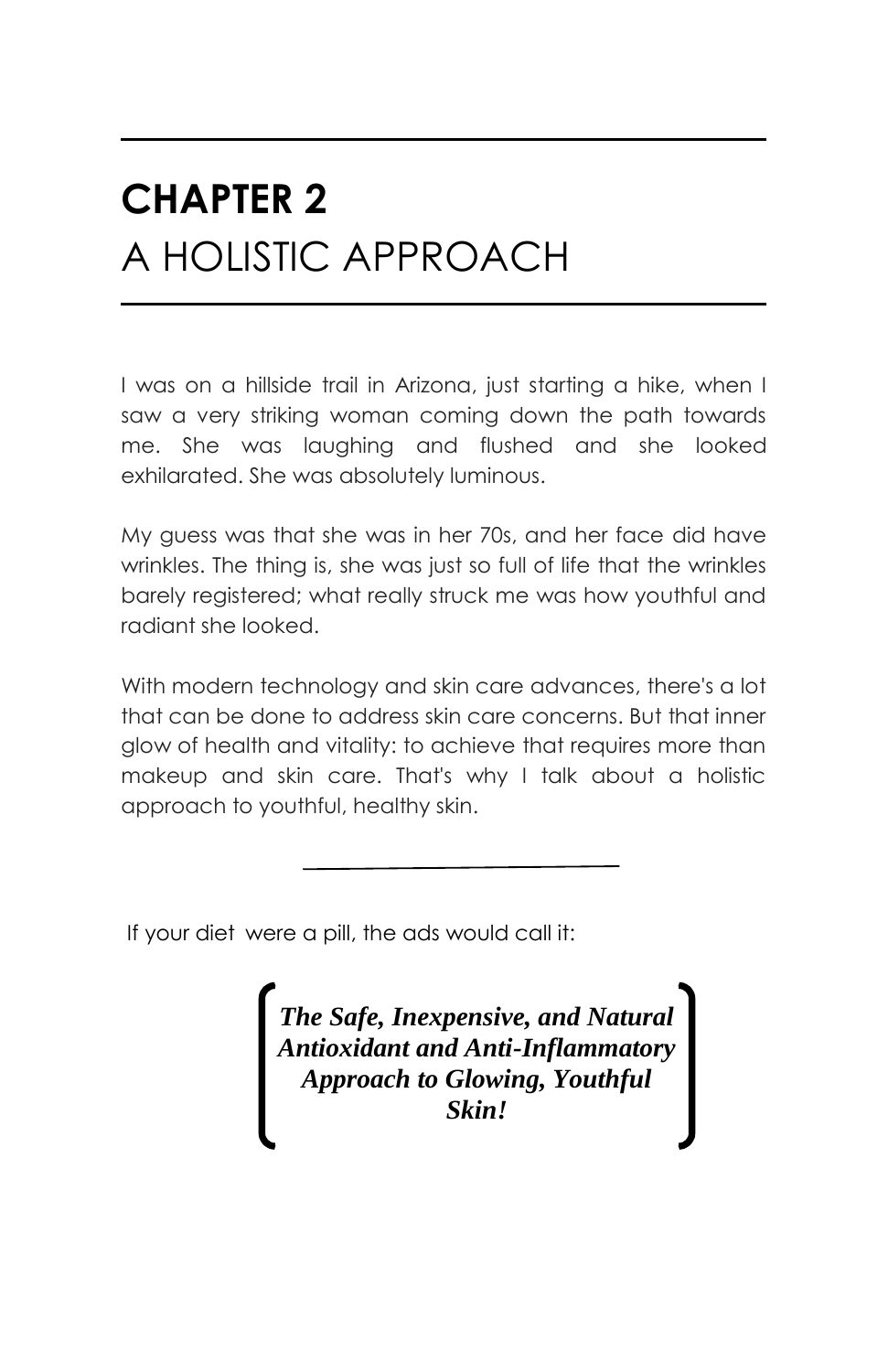In the following pages, you'll learn a lot more about the research behind that statement supporting the role of diet in healthy skin. Notice that word "role". It's important to realize that diet has to be used along with other treatments and approaches for the best effects. As in so much of medicine, it's not about one single factor. You really have to think about health, and healthy skin, in a holistic way.

## **A Holistic Approach to Youthful, Healthy Skin**

The recommended approach to youthful skin: Prevent, Promote, and Polish.

- **PREVENT** skin damage by protecting against UV radiation, pollution, advanced glycation end products, and other threats.
- **PROMOTE** skin health and skin regeneration by promoting high antioxidant levels, high antiinflammatory activity, and good gut microbes.
- **POLISH** your skin's appearance by using the right skin care products, along with the right, carefully selected procedures when needed.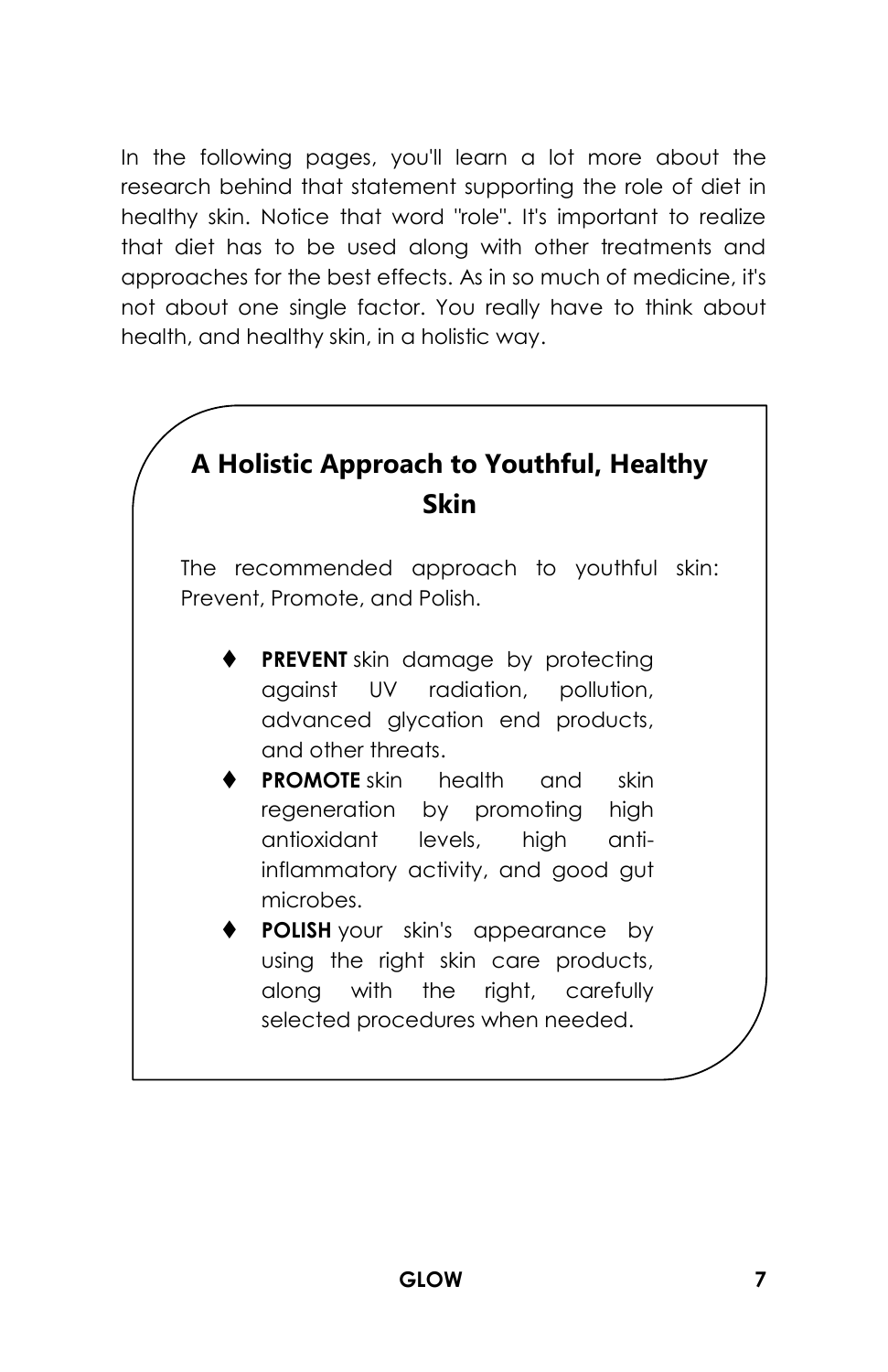#### **For Youthful, Healthy Skin**

You need a holistic approach. It's not just about the right cream or the right procedure, although that may be part of it. A holistic approach means that you're looking at the whole picture. There are a number of factors that impact the health of your skin, and they're interconnected. To start with, you need to protect your skin on the outside from UV radiation and other threats. You also need to promote healthy skin by providing high levels of nutrients and promoting skin repair.

**When it comes to promoting youthful, healthy skin, there are no quick fixes.** There ARE quick fixes when it comes to repairing skin damage (technology is amazing). But promoting healthy skin requires taking small, consistent actions. To prevent sun damage, you have to protect yourself from UV radiation every single day. To promote youthful skin, you need to replete the nutrients in your skin every day.

**Eating for youthful, healthy skin means focusing on your overall eating pattern.** No one supplement, and no one food, is ever going to be as powerful as the combination of nutrients in a balanced, varied, nutrient-rich diet. That means a focus on a powerful, nutrient-rich, whole foods diet.

**Eating for healthy skin means eating for health.** The recommendations in the following chapters are the same as those recommended for the prevention of heart disease, hypertension, and Alzheimer's. That makes sense, because the health of our skin is so closely intertwined with our overall health. This fact is one of the main reasons I wanted to write this book. Eating more vegetables is one of the keys to fighting off some of the biggest threats to our nation's health, including diabetes, hypertension, and heart disease. The fact that vegetables and a whole foods diet promote glowing, younger skin gives you one more reason to eat more.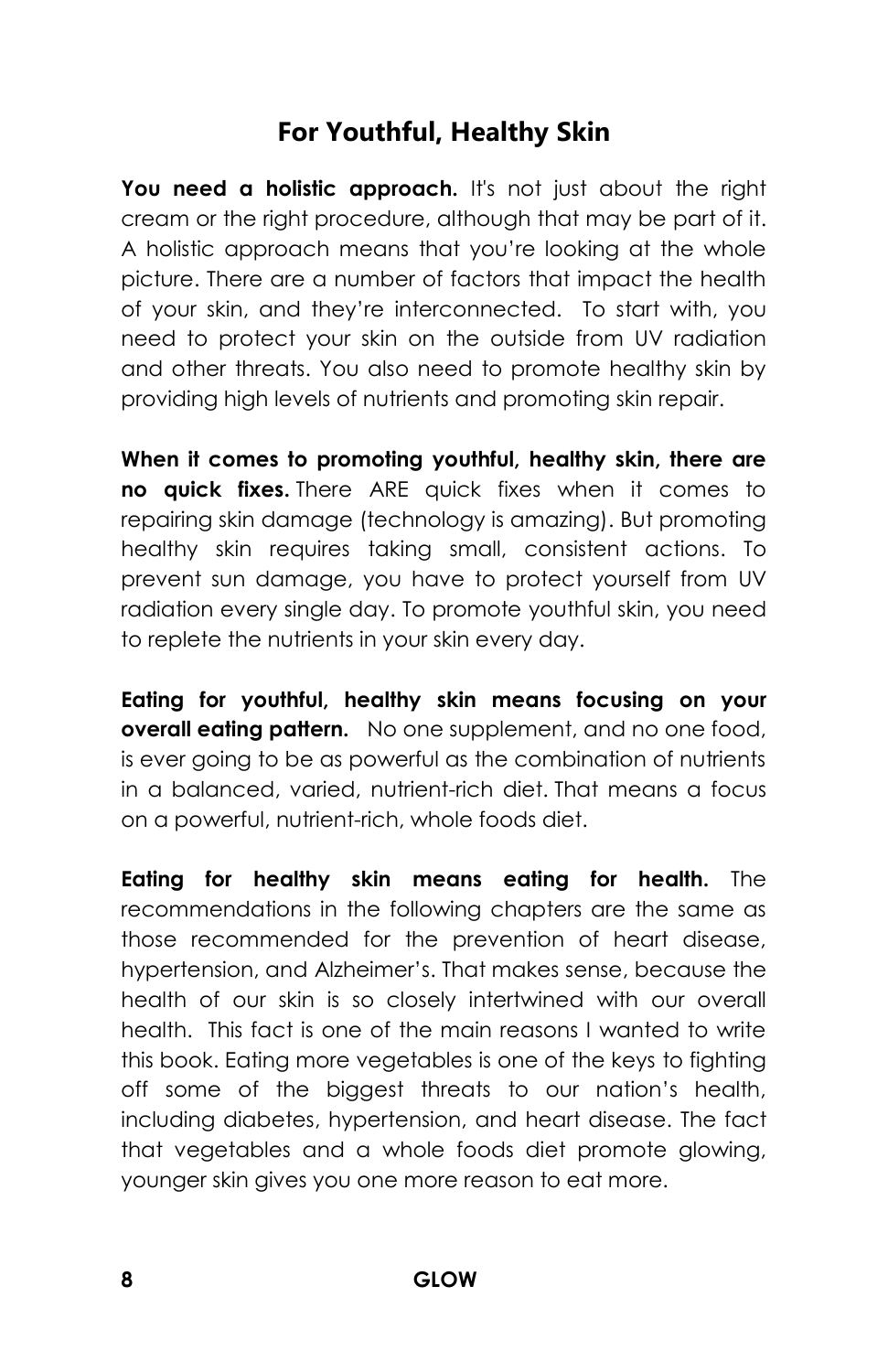## **CHAPTER 3** THE SIGNS OF SKIN AGING

The signs of skin aging: they've been recognized (and worried over) for centuries.

The ancient Egyptians placed a great emphasis on skin preservation, in this life as well as the afterlife. Egyptian women traveled with makeup boxes containing their cosmetics and beauty tools. This care and concern extended to the afterlife: archaeological evidence has found that skin care products and tools were commonly placed in the tombs of the dead.

Just as in modern times, the ancient Egyptians were fighting the signs of skin aging:

#### **THE SIGNS OF SKIN AGING**

**1**. **Fine lines and wrinkles**. While some are due to aging itself, a major factor in the development of wrinkles is the amount of UV radiation that reaches your skin and damages the collagen and elastic fibers in the skin.

**2**. **Sagging**. Think about an elderly person with jowls, and how that contrasts with the firm jawline of a 20-year-old. That's due to collagen damage: accumulated collagen damage over a number of years weakens the supportive framework of your skin.

**3**. **Loss of elasticity**. Someone in their 20s has tight, taut skin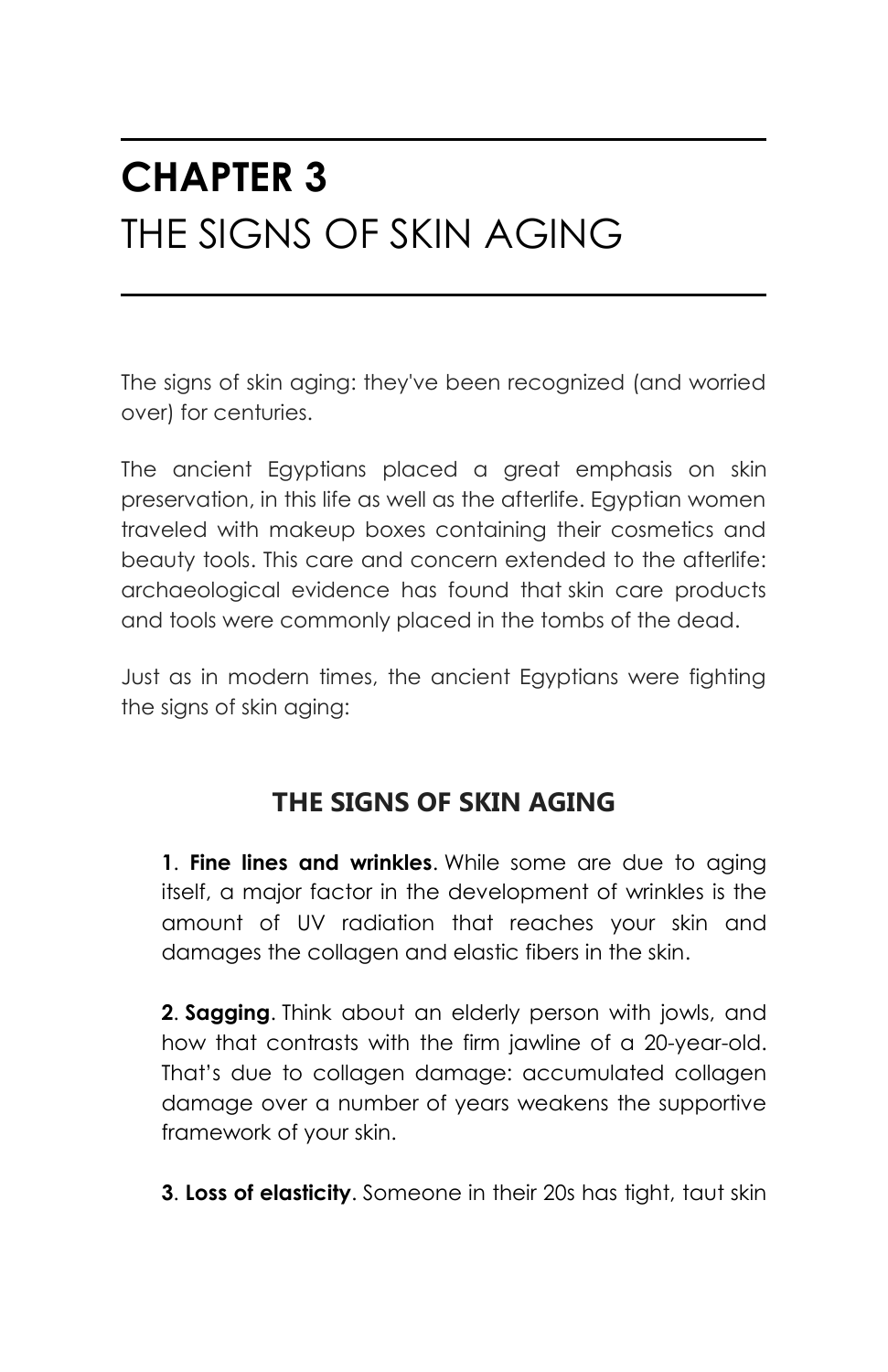that bounces back when you pinch it. As you age, your skin loses that ability to bounce back.

**4**. **Atrophy**. Your skin can become more fragile as you age. Many of my elderly patients describe frequent bruising on their forearms. They'll tell me that all it takes is a bump against the wall. This is because our skin thins as we age, which is known as skin atrophy. Sun exposure speeds up this process by damaging collagen.

**5**. **Pigment changes**. As we age, we accumulate a lot more freckles and dark spots. The medical term for one type of dark spot is solar lentigos. I call these sun spots, because they're due to a lifetime of UV exposure finally catching up to us.

**6**. **Changes in skin texture**. As you age, your skin often becomes more rough and dry. That's because your skin just doesn't hold onto moisture as well. And it doesn't matter how many glasses of water you drink--the loss of natural oils in our skin predisposes us to dry, rough skin as we age.

**7**. **Loss of radiance and changes in microvasculature**. Microvasculature is the medical term for the small blood vessels in our skin. Some people report that their skin looks more "sallow" as they age, meaning that they no longer have that healthy glow or radiance of youthful skin. It's believed that some of that is due to less blood flow through the tiny blood vessels that supply your skin.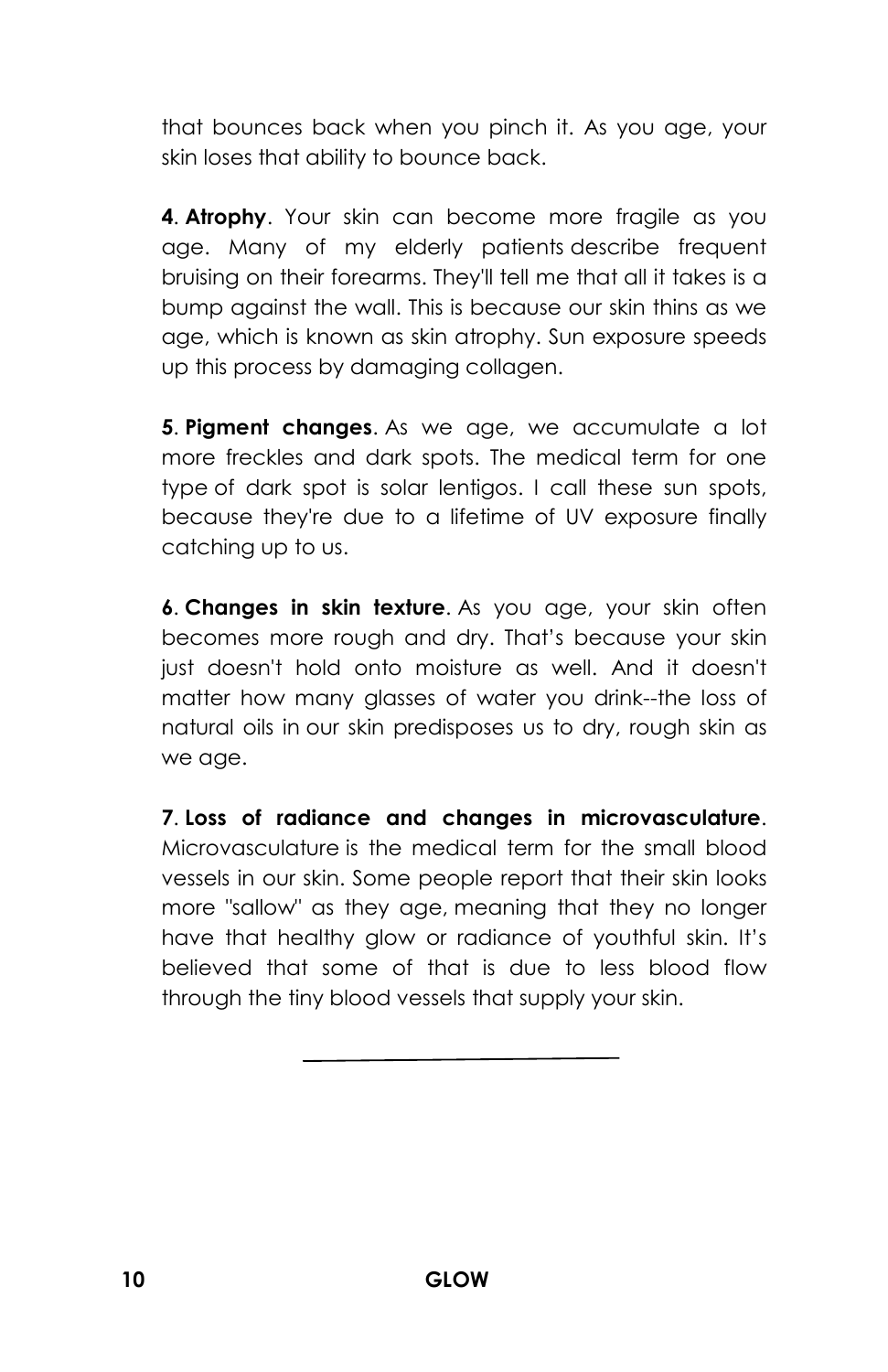Just as in ancient Egypt, this emphasis on preserving youthful skin was present in many of the advanced ancient civilizations, from China to the Middle East to India. Ayurvedic medicine, one of the most ancient medical traditions, had extensive descriptions of skin care techniques.

Practiced in India and other South Asian countries, ancient Ayurvedic texts describe skin care products (oils, powders, herbal waters) as well as ingested treatments. It's been reported that the ancient texts described over 200 herbs, minerals, and fats to maintain the health and beauty of the skin.

Their rationale for use centered around principles of anti-aging activity that we recognize today. In fact, many of the skin saving foods we recommend today target the same exact areas: cell regeneration, radiance, anti-inflammatory properties, and others.

Modern scientific research techniques have uncovered properties which may explain why these foods and herbs were considered so helpful. In one study, for example, the fruit Indian gooseberry [*Phyllanthus emblica* or amla] increased the activity of telomerase in the body, an enzyme with potential anti-aging properties.

Research has now shown that many different foods and nutrients can successfully target different cellular pathways.

Which means that a number of different foods can help you maintain youthful, luminous skin. The following table contains just a few examples of these foods.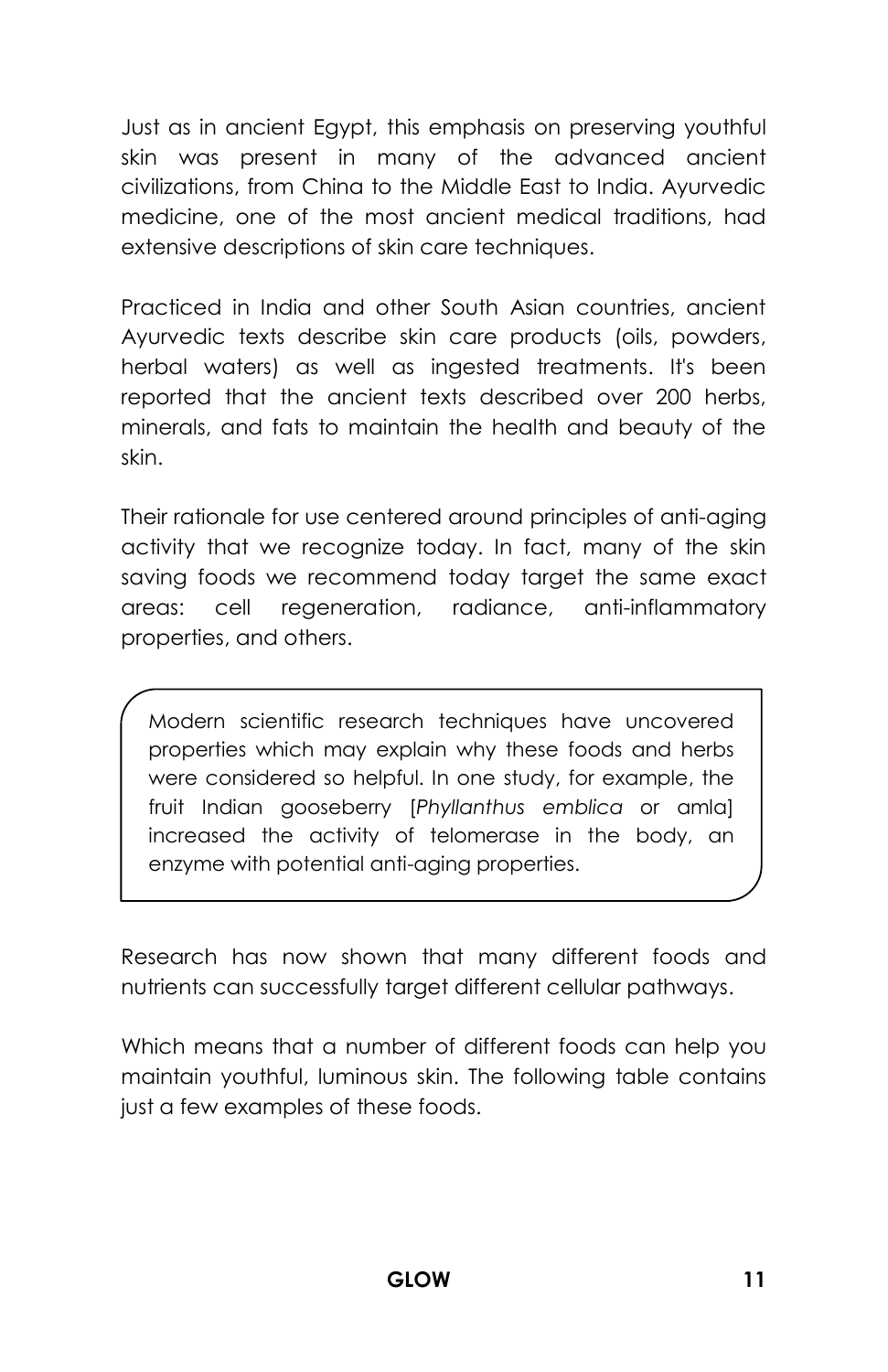#### **THE RIGHT FOODS CAN COMBAT THE VISIBLE SIGNS OF SKIN AGING**

| Fine Lines and<br>Wrinkles | Foods rich in antioxidants can limit<br>the<br>collagen damage caused by free radicals:<br>tomatoes (lycopene), berries (polyphenols),<br>turmeric (curcumin), green tea (catechins)                                                                                                                                                                                                                                                                                                                                                                                                                                                                                                                   |
|----------------------------|--------------------------------------------------------------------------------------------------------------------------------------------------------------------------------------------------------------------------------------------------------------------------------------------------------------------------------------------------------------------------------------------------------------------------------------------------------------------------------------------------------------------------------------------------------------------------------------------------------------------------------------------------------------------------------------------------------|
| Sagging                    | Advanced glycation end products (known as<br>AGEs) can cause serious damage to collagen.<br>These compounds are formed when sugar in<br>your system bonds with proteins in your body,<br>and they're a major cause of wrinkling and<br>sagging. Foods that limit rapid, sharp spikes in<br>blood sugar levels may help limit sugar sag.                                                                                                                                                                                                                                                                                                                                                                |
|                            | • High fiber foods ensure steady blood sugar<br>levels: vegetables<br>· Power carbs, naturally rich in fiber and<br>protein, limit rapid rises in blood sugar<br>levels: lentils, beans, whole grains<br>• Some herbs and spices may help stabilize<br>blood sugar levels: cinnamon, fenugreek,<br>garlic, ginger, onions, turmeric<br>• Healthy proteins can balance out carbs to<br>limit sugar spikes: beans, lentils, tofu, eggs,<br>salmon, shrimp<br>phytonutrients<br>• Certain<br>(which<br>are<br>beneficial compounds in plant foods),<br>including luteolin, quercetin, and rutin,<br>have been shown to fight the process of<br>glycation: apples, asparagus, cauliflower,<br>figs, onions |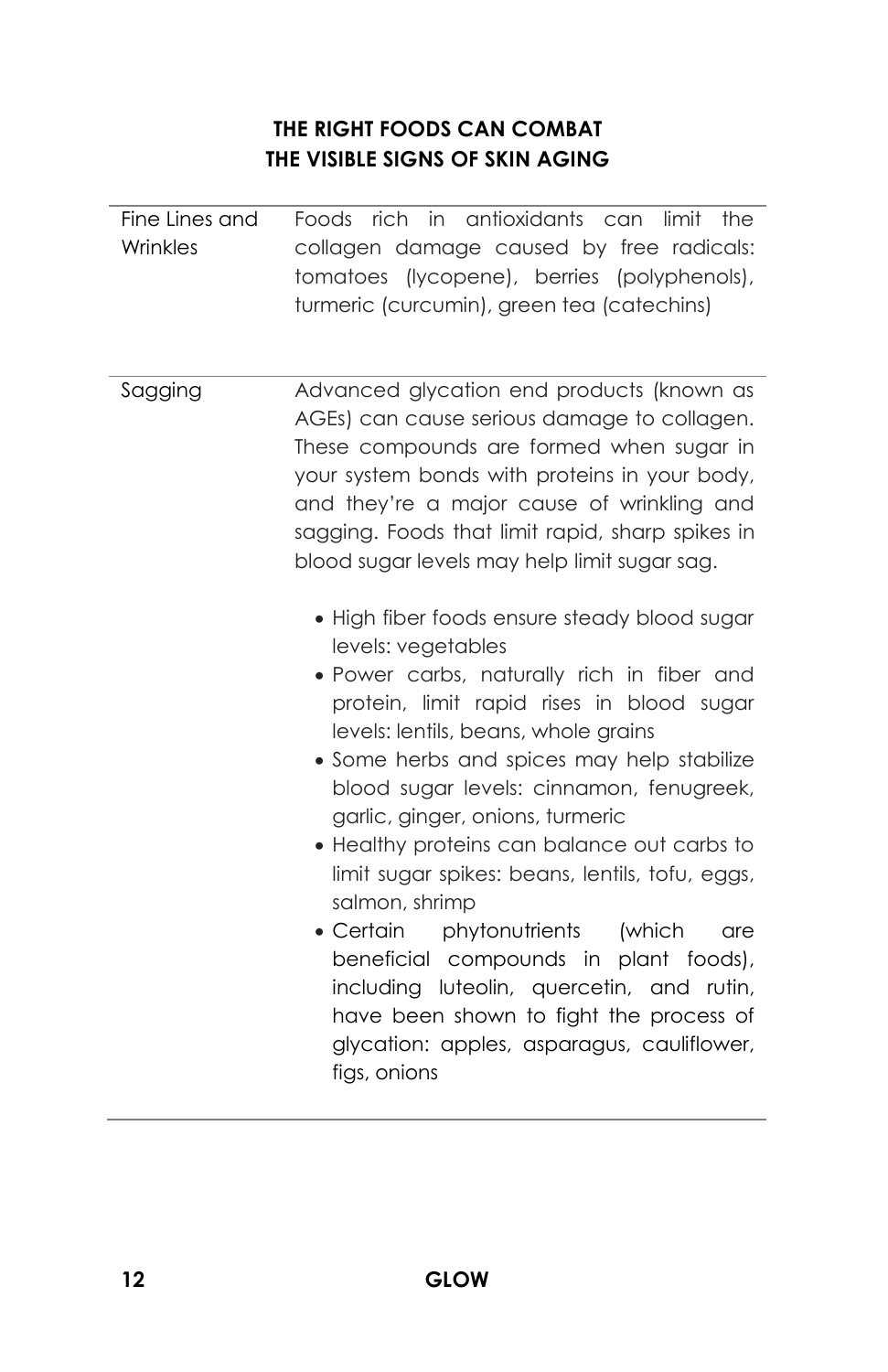| Loss of<br>Elasticity            | • Research indicates that some foods are able<br>to block the activity of the scissor enzyme<br>elastase. Elastase is triggered by UV radiation<br>and acts to degrade the elastic fibers in the<br>skin: ginger, white tea, pomegranate<br>· Higher intake of MUFAs (monounsaturated<br>fatty acids) has been linked to more skin<br>elasticity: olive oil                                                                                                         |
|----------------------------------|---------------------------------------------------------------------------------------------------------------------------------------------------------------------------------------------------------------------------------------------------------------------------------------------------------------------------------------------------------------------------------------------------------------------------------------------------------------------|
| Atrophy<br>and Skin<br>Fragility | Thinning of the skin occurs naturally with age, but is<br>accelerated by UV radiation and other factors<br>that cause collagen damage.                                                                                                                                                                                                                                                                                                                              |
|                                  | • Vitamin C is an essential cofactor in collagen<br>synthesis: broccoli, cauliflower, red peppers,<br>citrus<br>· Certain polyphenol phytonutrients, including<br>apigenin and luteolin, inhibit the activity of<br>collagenase, an enzyme that degrades<br>collagen: artichokes, celery, basil, cilantro,<br>parsley, thyme<br>· Certain spices and herbs act to inhibit the<br>of collagen-damaging<br>production<br>AGEs:<br>cinnamon, cloves, oregano, allspice |
| Pigment<br>Changes               | Foods that limit the damage caused by UV<br>exposure can limit the signs of photoaging, which<br>includes freckling and solar lentigos.                                                                                                                                                                                                                                                                                                                             |
|                                  | • Foods demonstrated in human research studies<br>to limit the skin damage caused by UV<br>radiation:<br>tomatoes,<br>tea,<br>green<br>cocoa<br>flavanols, pomegranate<br>· Foods rich in polyphenol phytonutrients: In one<br>study, patients reporting higher intake had<br>lower scores of UV-related pigmented spots                                                                                                                                            |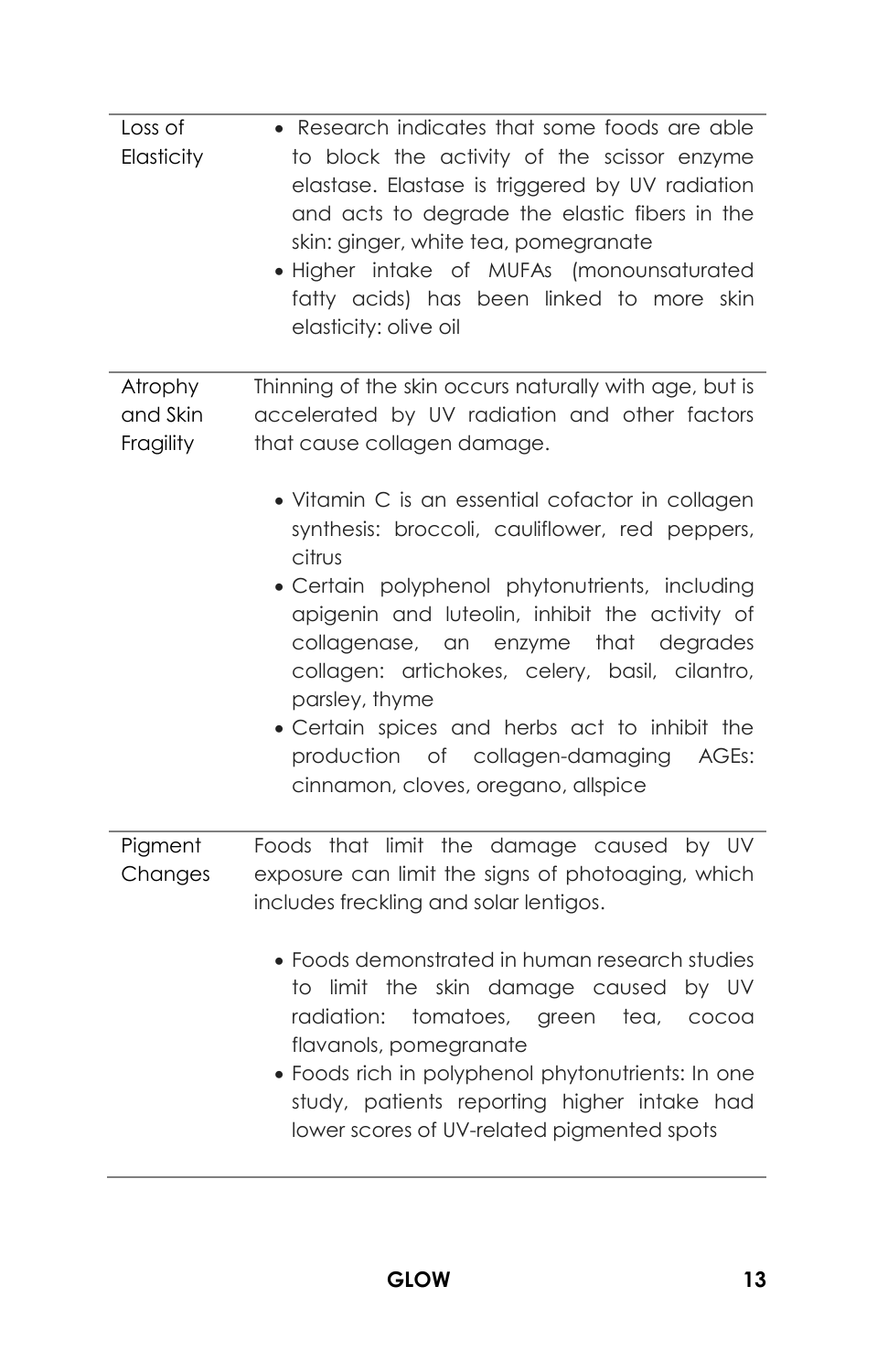**Texture** Changes Aging skin naturally exhibits a loss of natural oils and an increase in moisture loss.

- Foods rich in omega-3 fatty acids have been shown to reduce skin roughness and improve skin hydration: ground flaxseeds, walnuts, fatty fish such as salmon and sardines
- Foods rich in prebiotic fiber promote the growth of good gut microbes, which aid the function of the skin barrier: legumes, onions, garlic, asparagus, artichokes, oats
- Foods rich in live, active cultures of good microbes (probiotics) may improve skin barrier recovery: yogurt, miso, sauerkraut, kimchi, kefir, some vinegars, some pickled vegetables
- Radiance Foods rich in polyphenol phytonutrients may improve blood flow through the small blood vessels that supply the skin: grapes, berries, black beans
	- In studies of human volunteers, higher levels of carotenoids in the skin impart a healthy glow: carrots, sweet potatoes, apricots, butternut squash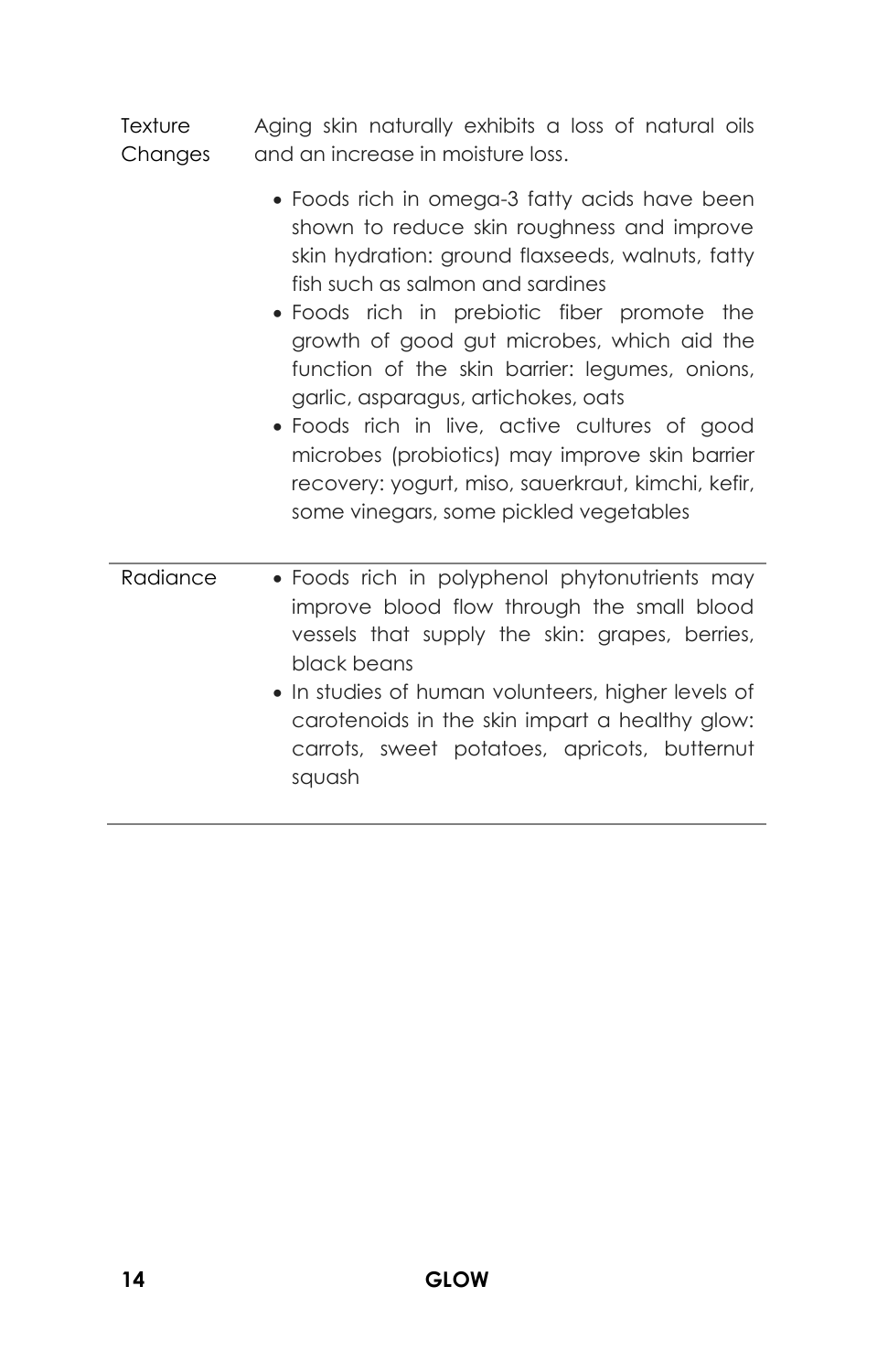## **CHAPTER 4** THE KEYS TO EATING FOR MORE YOUTHFUL, HEALTHY SKIN

The 3 keys to eating for youthful skin:

**1. Eat Power:** Eat foods that provide powerful nutrients.

**2. Stop Sugar Spikes:** Elevations in blood sugar levels (sugar spikes) lead your body to produce AGEs (advanced glycation end products). These "sticky" compounds cause collagen damage.

**3. Stop Skin Sabotage.** I call them skin saboteurs, and they're all around us: foods that damage collagen. From refined carbs, to fried foods, to browned meats, a number of foods have been shown to accelerate the skin aging process.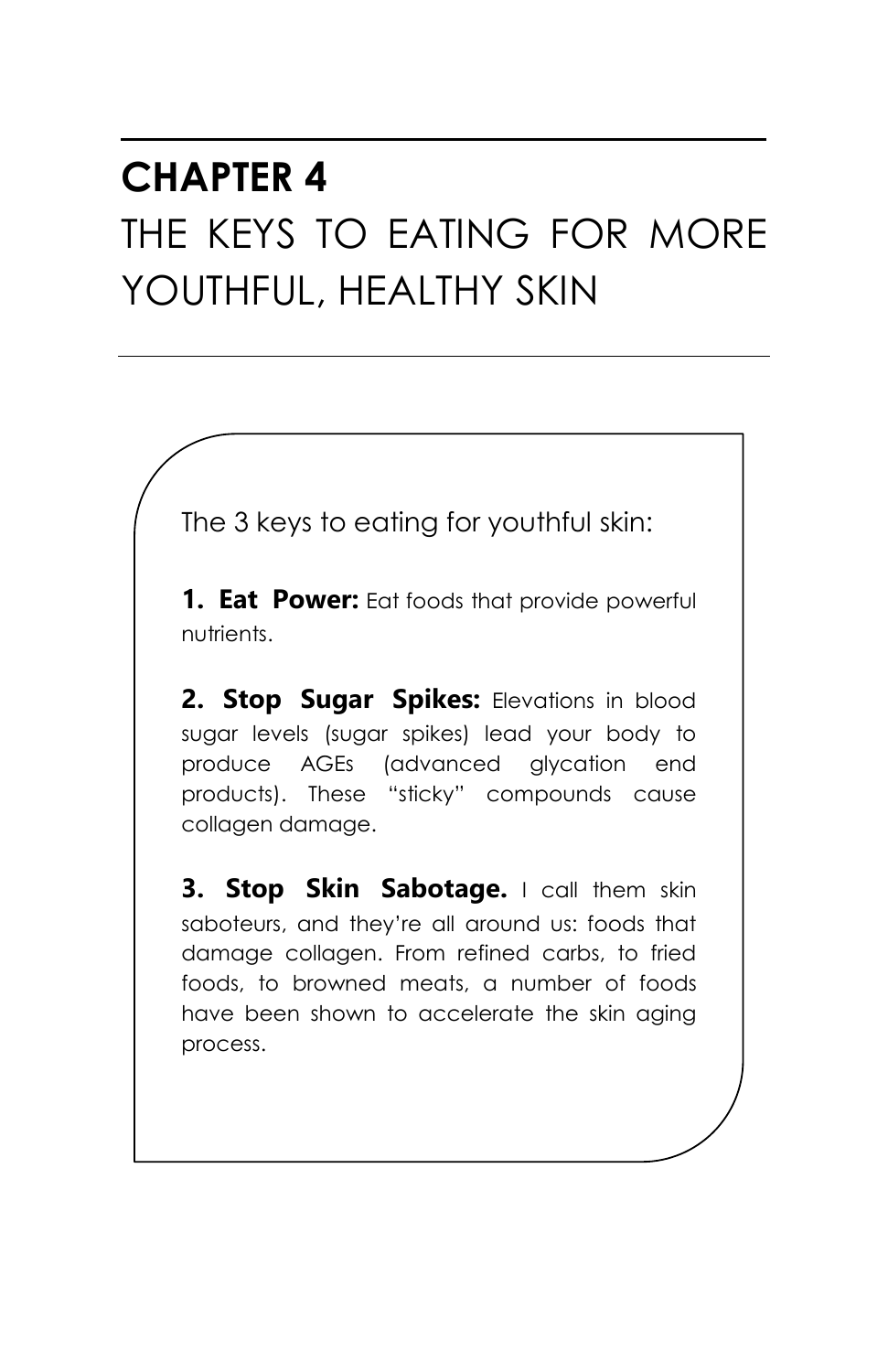## **EAT POWER**

Eat power means eat foods that provide powerful nutrients. Certain foods contain the powerful nutrients that promote youthful skin. If you're looking at your dinner plate, you want to make sure you've got these covered.

- **Foods and beverages that are naturally rich in antioxidants,** including fruits, vegetables, green tea, herbs and spices, and more. These foods are also rich sources of anti-inflammatory compounds and other powerful nutrients, which means they pack a double punch.
- **Power carbs,** such as whole grains, beans, and lentils. These foods provide carbohydrates along with a host of powerful nutrients, including fiber, vitamins, minerals, phytonutrients, and protein.
- **Power fats, including mono-unsaturated fatty acids** (MUFAs) and omega-3 polyunsaturated fatty acids. These have been shown to help strengthen the skin barrier, maintain skin elasticity, and provide antiinflammatory benefits.
- **Herbs and spices** are considered a triple threat: they're a concentrated, powerful source of antioxidants, they're a powerful source of antiinflammatory compounds, and they have antiglycation properties.
- **Prebiotics and probiotics** promote the growth of "good" microbes in the gastrointestinal (GI) tract. This ensures good gut health, and it impacts skin health. That's because these good gut microbes secrete substances that help strengthen the skin barrier and make it more resistant to irritation.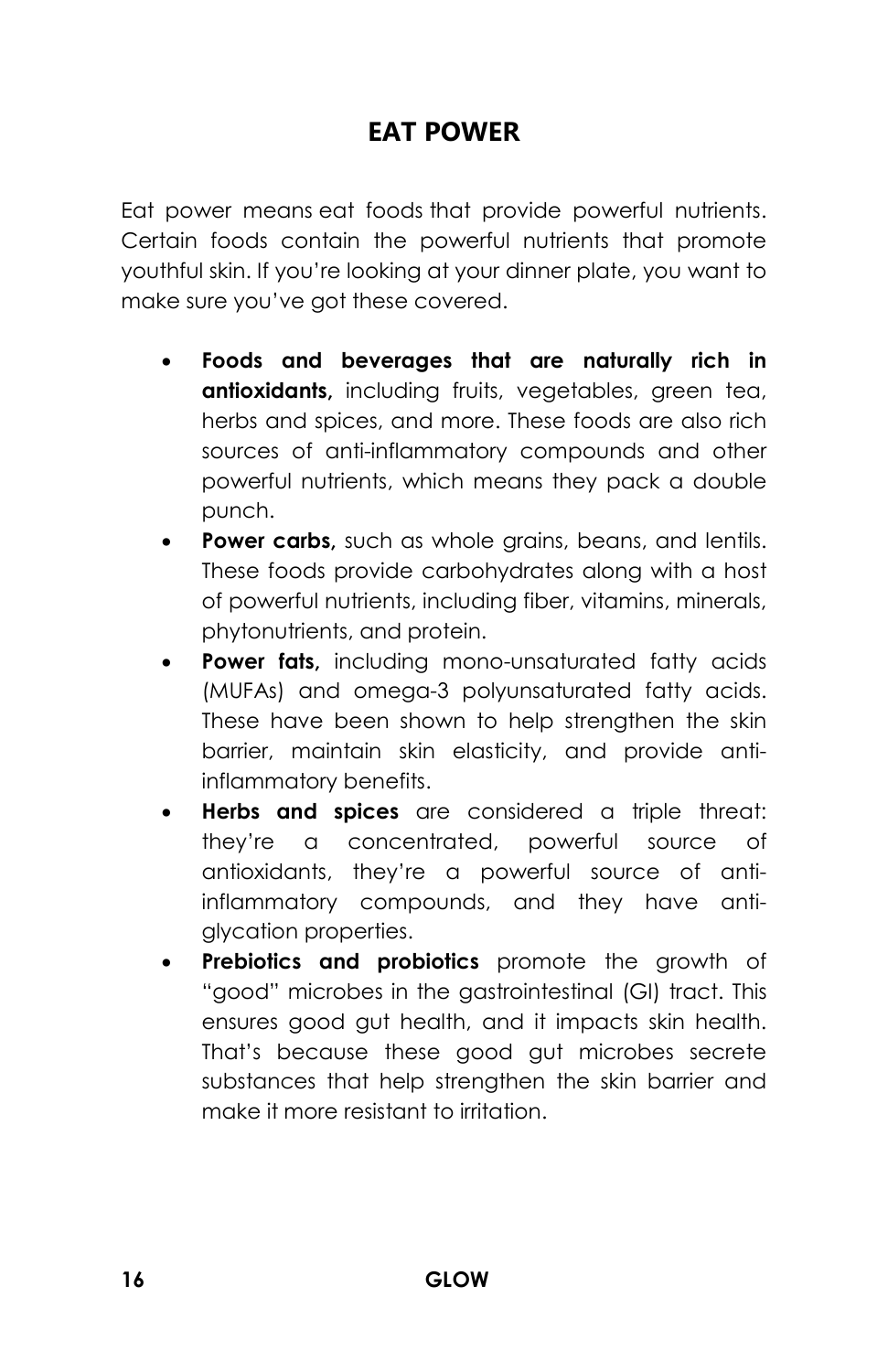## **STOP SUGAR SPIKES**

We all love cupcakes. But if you're enjoying them a little too frequently you're risking long-term collagen damage.

That's because eating foods heavy in refined carbohydrates or added sugars can cause elevated levels of blood sugar. That excess sugar can combine with proteins in the body to create advanced glycation end products (known as AGEs). These "sticky" compounds wreak havoc on your skin and on your health.

AGEs cause damage to collagen, blood vessels, and other organs. In the skin, that collagen damage results in sugar sag: premature wrinkling and sagging of the skin.

To prevent the formation of collagen-damaging AGEs, you need the right strategies. It starts by avoiding foods heavy in added sugars and refined carbs. It also means focusing on 3 main strategies:

- **Eat power carbs:** Carb sources such as whole grains, beans, and lentils naturally contain fiber. They also provide vitamins, minerals, phytonutrients, and sometimes protein.
- **The Half-Produce Plate:** With half your plate covered in fruits and vegetables, you're ensuring hefty doses of fiber and micronutrients.
- **Balanced Meals:** Eating meals that contain healthy protein to balance out carbs helps keep blood sugar levels stable.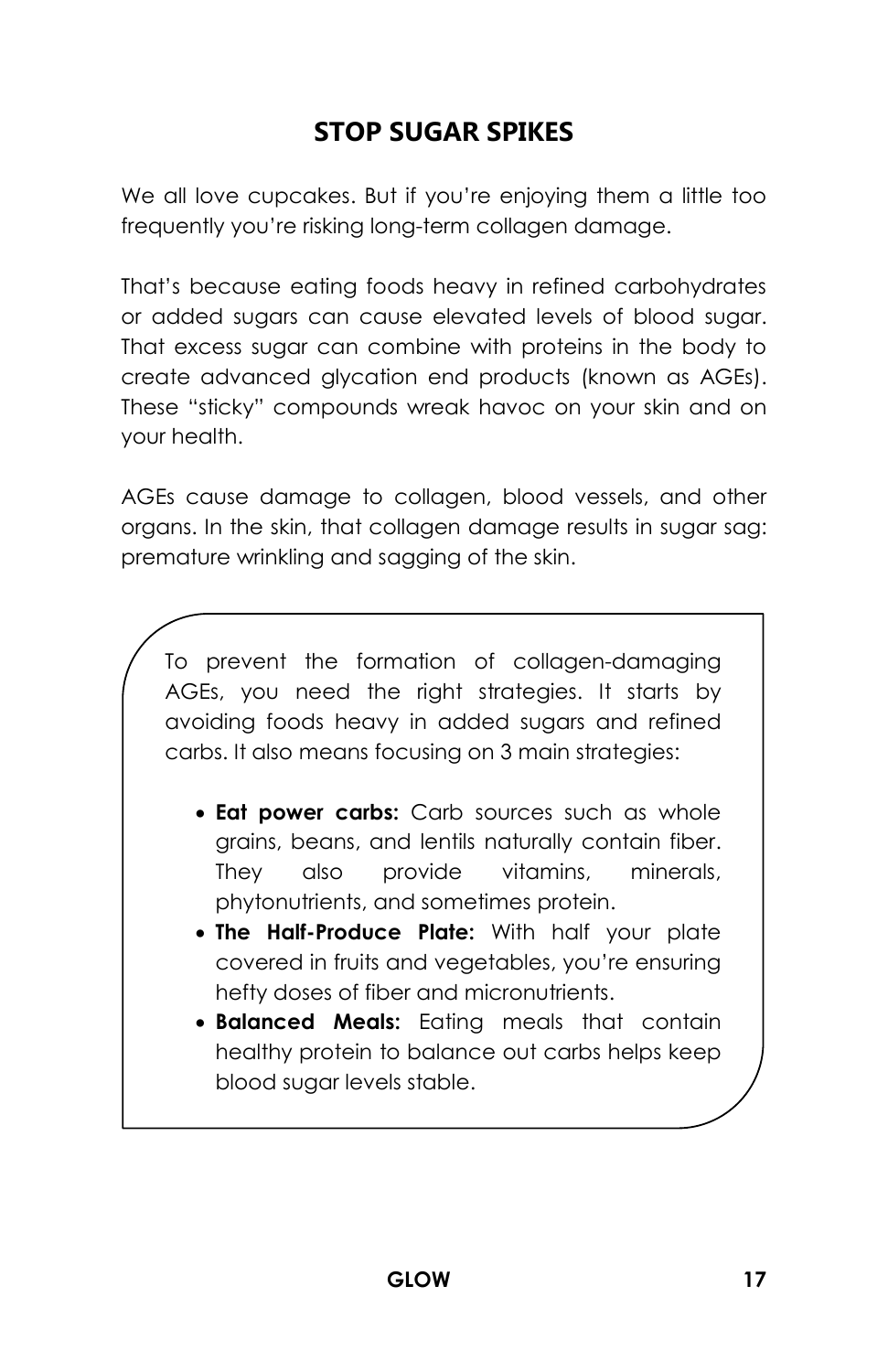## **STOP SKIN SABOTAGE**

You may love doughnuts, but those deep-fried, sugary, carbloaded treats are doing your skin no favors. They don't just cause your body to produce collagen-damaging AGEs. They actually contain their own pre-formed AGEs.

Your body produces AGEs when your blood sugar levels start to spike. But that's not the only way AGEs find their way into your collagen. You can also eat them. Pre-formed AGEs are found in browned meats, fried foods, some grilled foods, and others. Processed foods that contain trans fats are also skin saboteurs.

## **PUTTING IT ALL TOGETHER**

Eat power. Stop sugar spikes. Stop skin sabotage.

When it comes to eating for youthful skin, these are the three major goals. And the right foods and recipes can help you reach them.

In the next chapter, you'll be introduced to some of the common (and less common) foods that promote youthful, luminous skin: skin saving foods.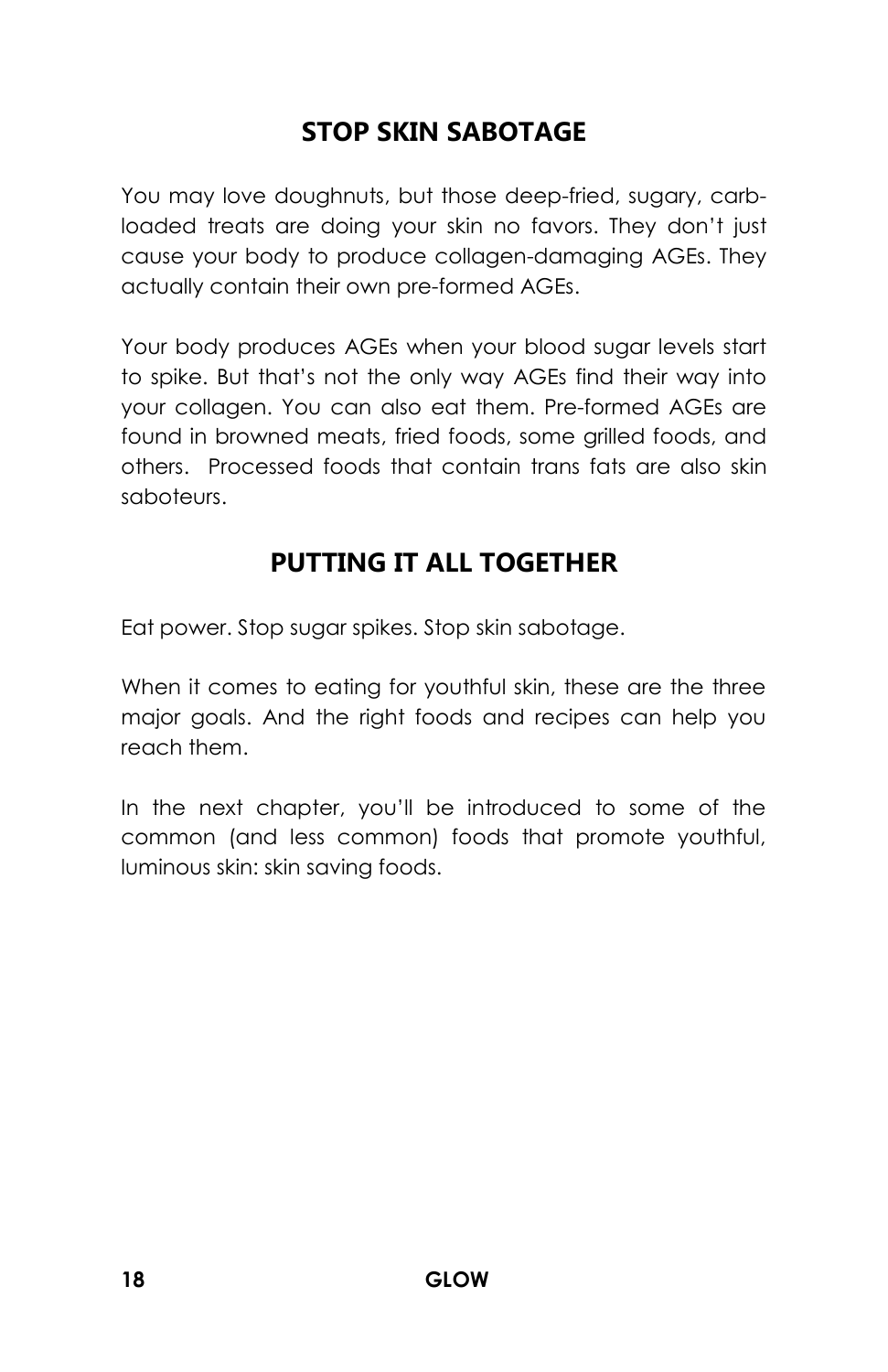## **CHAPTER 6** THE SCIENCE OF AGING SKIN

While dermatologists have long known about the link between our diet and our skin, we now recognize that these are connected on a cellular level, in many different ways.

#### **Is this new information?**

**No.** We've actually known for centuries that our internal health and our skin health are closely related.

**Take the skin changes seen in diabetes.** One of the warning signs of diabetes is a darkening of the skin of the neck**.** This is known as acanthosis nigricans, and it indicates that the body isn't responding to insulin as well as it should (known as insulin resistance). When dermatologists diagnose acanthosis nigricans, we inform our patients that creams or even lasers are not the answer. This noticeable skin darkening is due to internal causes, and dietary changes are the key treatment.

**It's also well-known that persons with diabetes have impaired wound healing.** Their skin doesn't heal as well, due to changes in blood vessels and collagen. Those same changes can accelerate the skin aging process.

**So, while the information isn't new, it's being studied much more intensively than ever before.** Researchers have made great strides in uncovering the cellular mechanisms that link diet and the skin.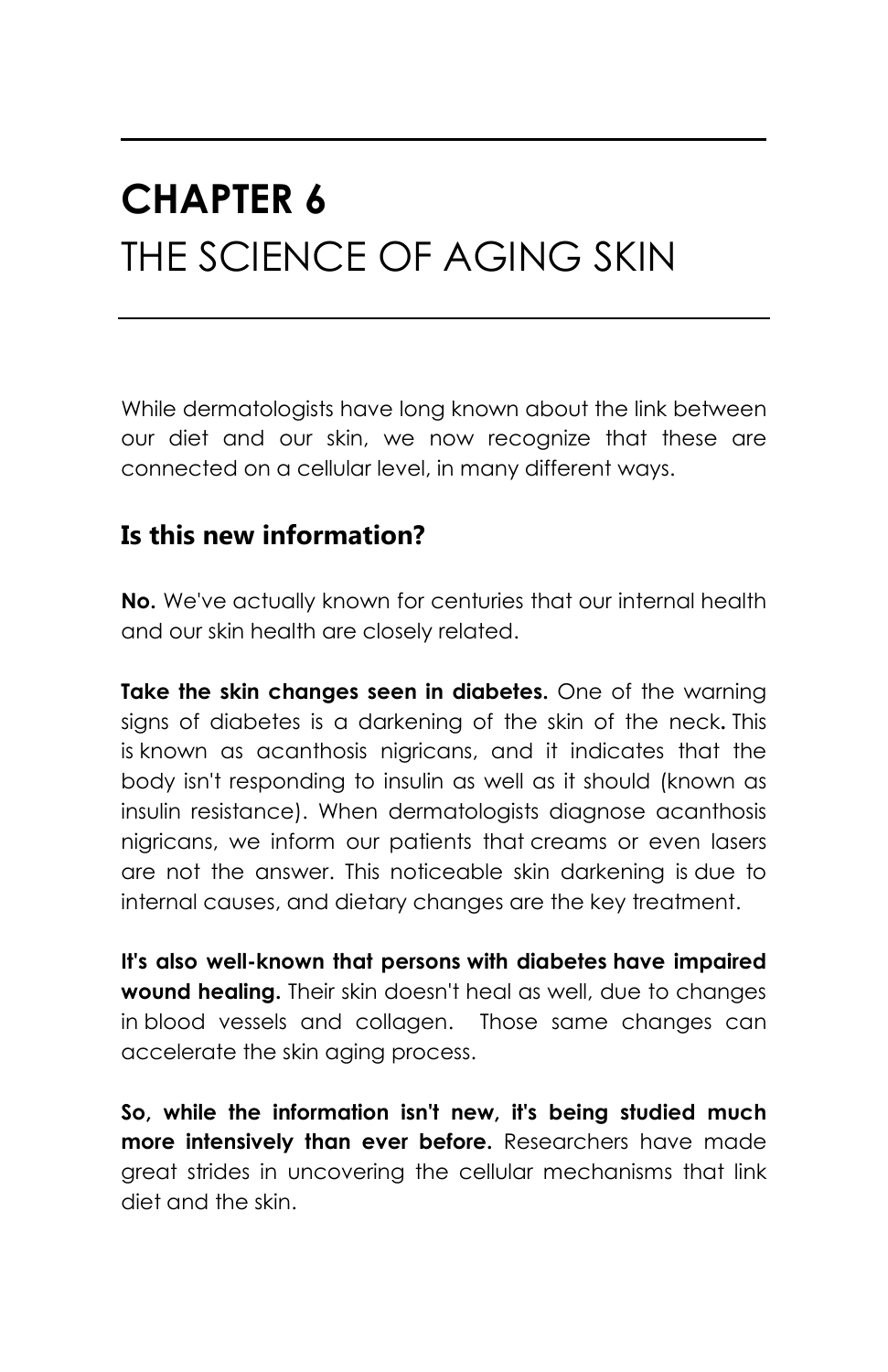## Why Does Our Skin Age?

When you're thinking about the link between your diet and your skin, it's helpful to start by thinking about the process of skin aging.

**INTRINSIC AND EXTRINSIC FACTORS** Some of the skin aging process has to do with what are known as intrinsic factors, such as the passage of time and our genetic makeup. Much of skin aging, though, is due to external factors. The one that most of us are familiar with is ultraviolet (UV) radiation from sun exposure. We've all seen actors on the big screen with this kind of skin aging – leathery, rough, deeply creased skin. Other external factors include pollution and (the very damaging) smoking.

**PHYSICAL FORCES** Physical forces can also impact our skin, and are a major force in aging skin: just think of smile lines and frown lines. Another major factor is gravity. Your skin eventually starts to sag and jowl in part because the collagen framework of your skin can no longer fight gravity as well.

When I started thinking about these factors, it made me wonder if there was any way to protect against these effects. Were there any foods that could protect against the damaging effects of UV radiation? Was there any way to strengthen the collagen so that it could better withstand the forces of gravity?

It turns out that yes, dietary changes can actually protect you from some of the forces that accelerate aging of the skin.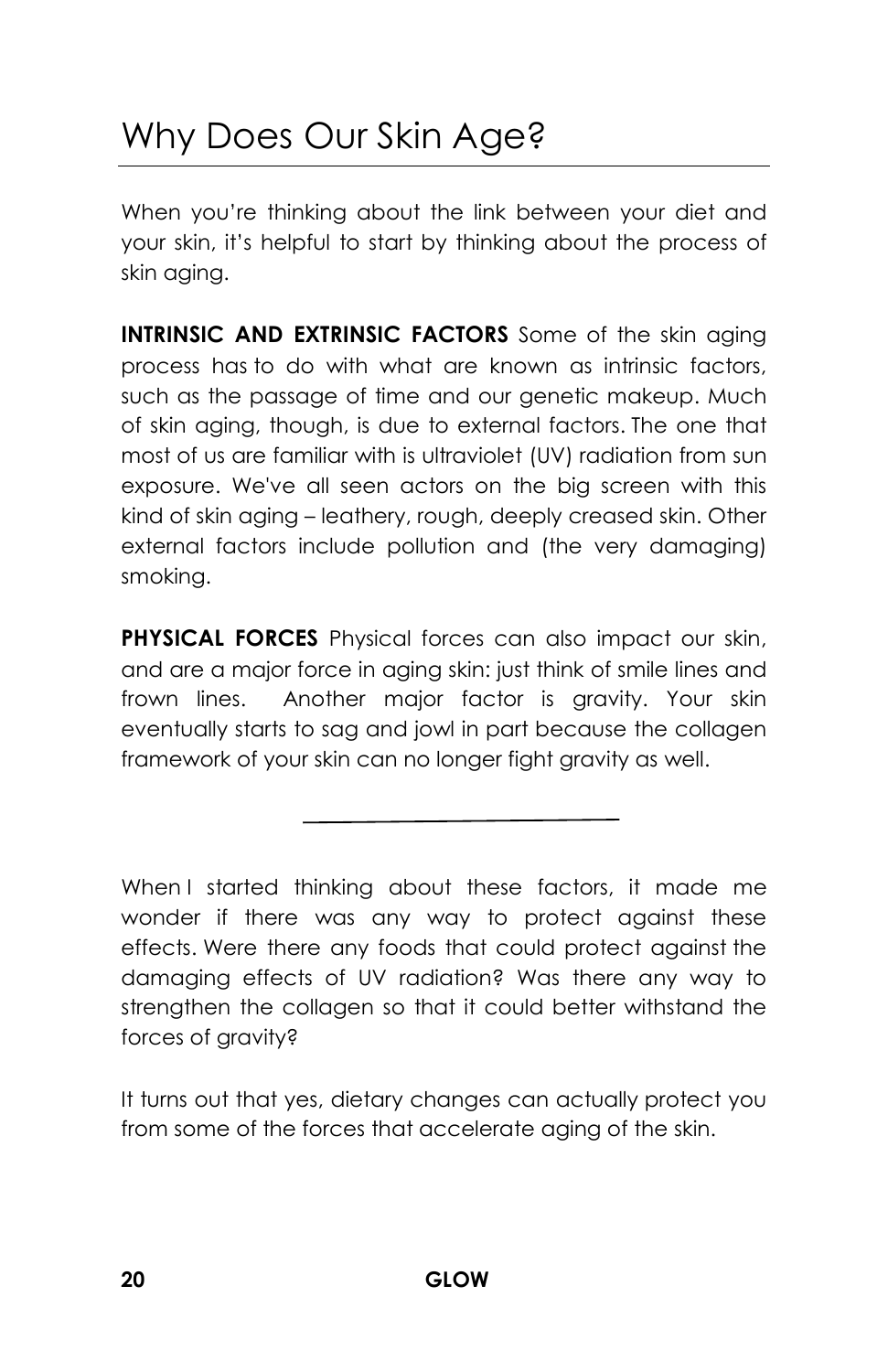## Your Skin Is Under Siege

You don't necessarily think about it every day, but your skin stands guard to protect you from multiple threats. From the elements, to extremes of temperature, to staph bacteria, your skin stands guard every day.

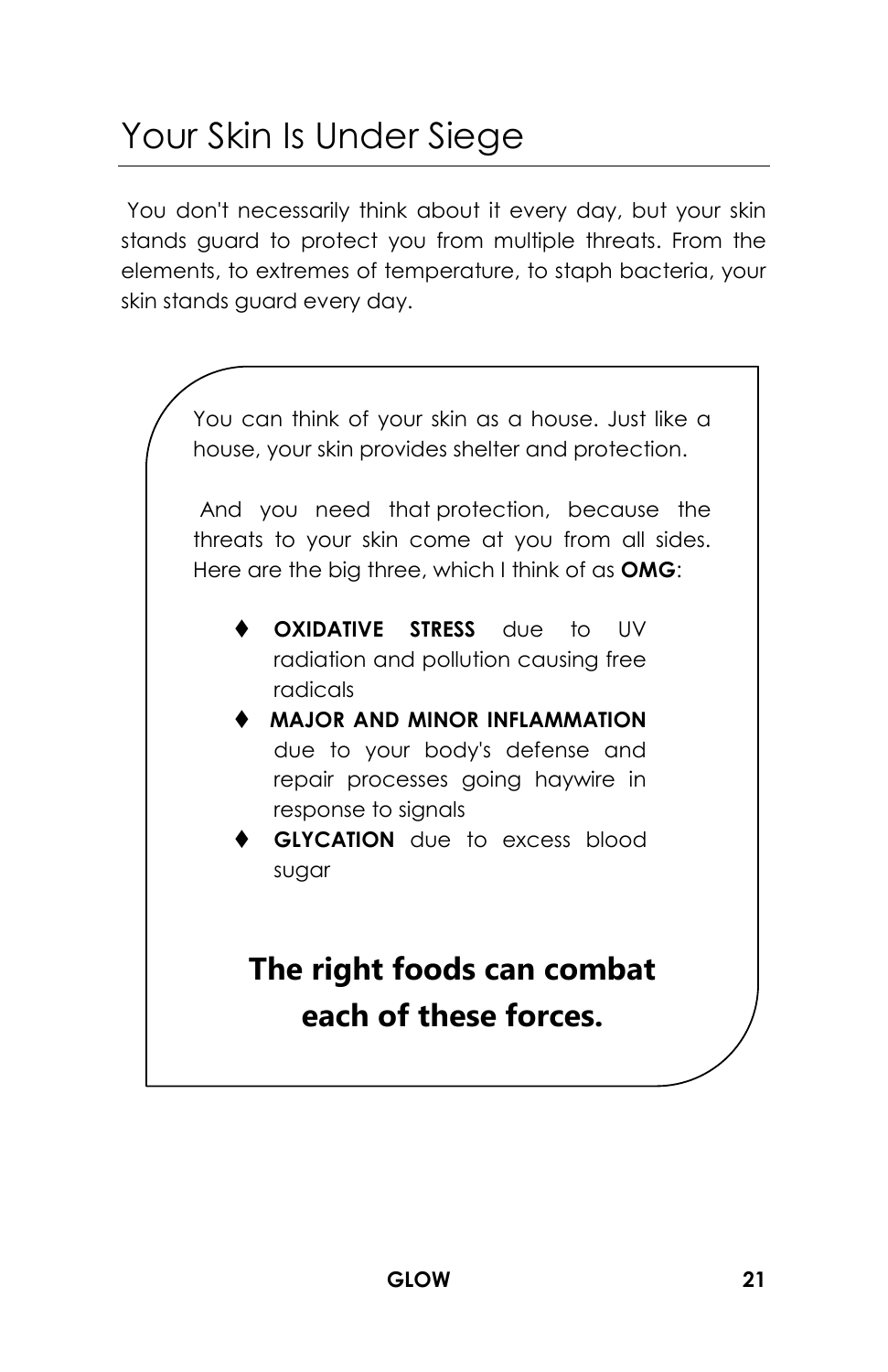## **Oxidative Stress: Free Radicals Pounding The Skin**

You need to make sure that your skin stands guard against UV radiation. Just like rain and hail can pound the roof of your home, the free radicals that are formed from UV radiation and pollution can pummel your skin and damage DNA, skin proteins (such as collagen and elastic fibers), and lipids (such as cell membranes). To quench those free radicals, you need antioxidants, especially the kind found in certain foods.

## **Inflammation: Defense And Repair Processes Out Of Control**

You also need to make sure that your body's repair processes work exactly as designed. Just like an overzealous repairman who starts by fixing one small leak but ends by creating a large hole in your roof, your repair processes can sometimes result in more damage than repair. That's chronic inflammation: when the body's repair processes start to go haywire. An anti-inflammatory diet can act to calm down the process of inflammation.

## **Glycation: The Creation Of "Sticky", Damaging Compounds That Weaken The Skin's Structure**

You also need to worry about the collagen fibers that form the structural basis of your skin. Just like termites can eat away at the walls of your home, advanced glycation end products, which are formed from excess sugar in your system, can weaken the collagen framework that supports your skin. To combat glycation, you need to focus on the right foods to keep blood sugar levels stable.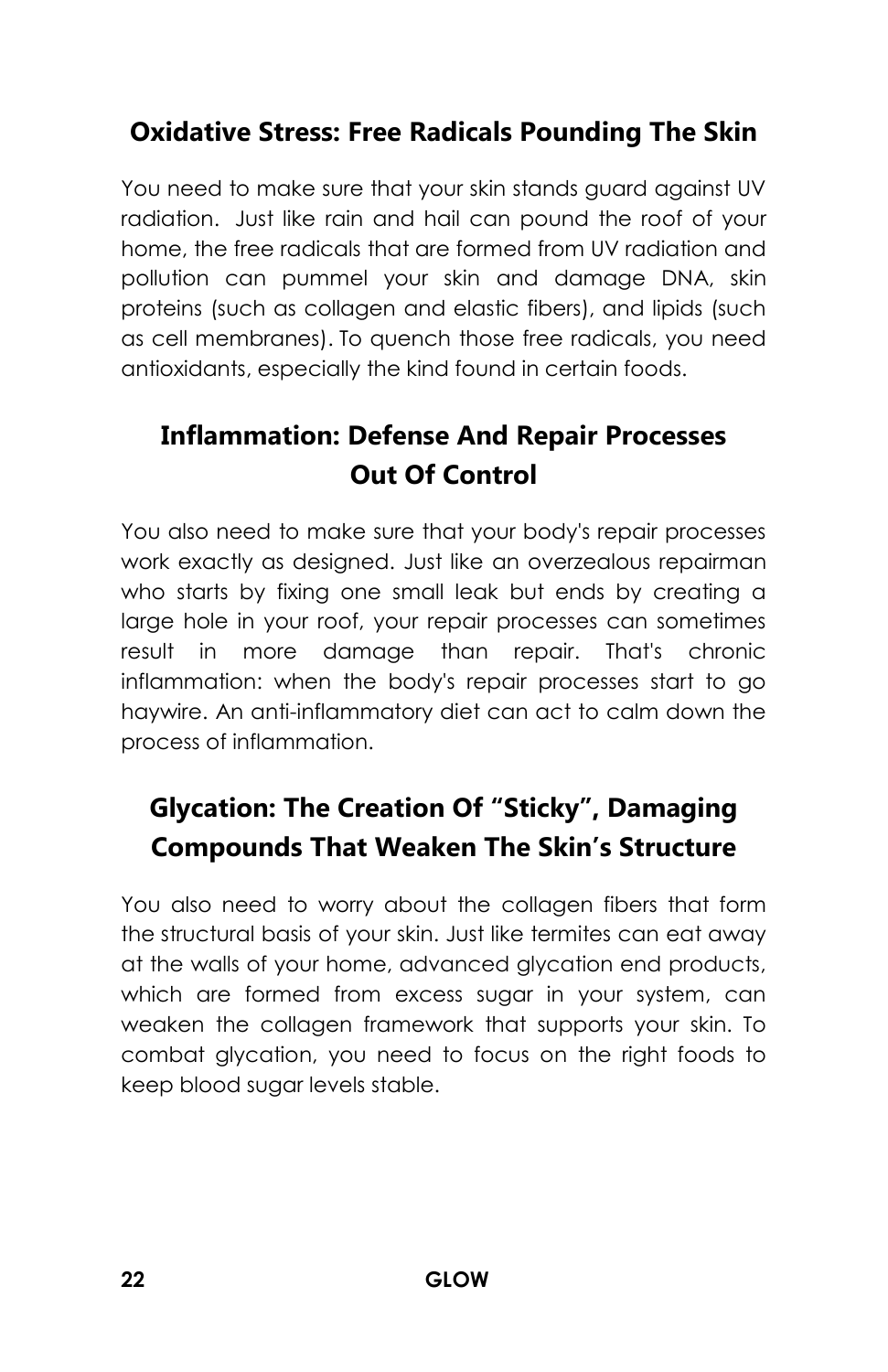## **Other Threats**

I think of these as the three major threats to your skin health, but they're certainly not the only ones.

Hormones have many potential effects on your skin, and some changes in hormone levels can stress and damage your skin. Just like extremes of temperature can warp the walls of your home, changes in hormone levels can change the functioning of the skin barrier, the strength of the collagen framework, and other skin properties. These include hormones such as thyroid hormone, estrogen, and the stress hormone cortisol.

## **It's All Connected**

As in so much of medicine, skin aging is due to a combination of these factors and others, and they're all interrelated. Exposure to UV exposure can cause free radical production. Those free radicals can cause direct damage to collagen and DNA. They can also activate the body's defense and repair systems, leading to more damage from inflammation. The process of glycation weakens the collagen framework, and that weakening is accelerated in areas already stressed by oxidation.

## **How Exactly Do Foods Combat Skin Aging?**

The right foods can combat each of these processes, whether that's via antioxidants, anti-inflammatory nutrients, antiglycation properties, or other effects. The next section describes these foods and the research behind them.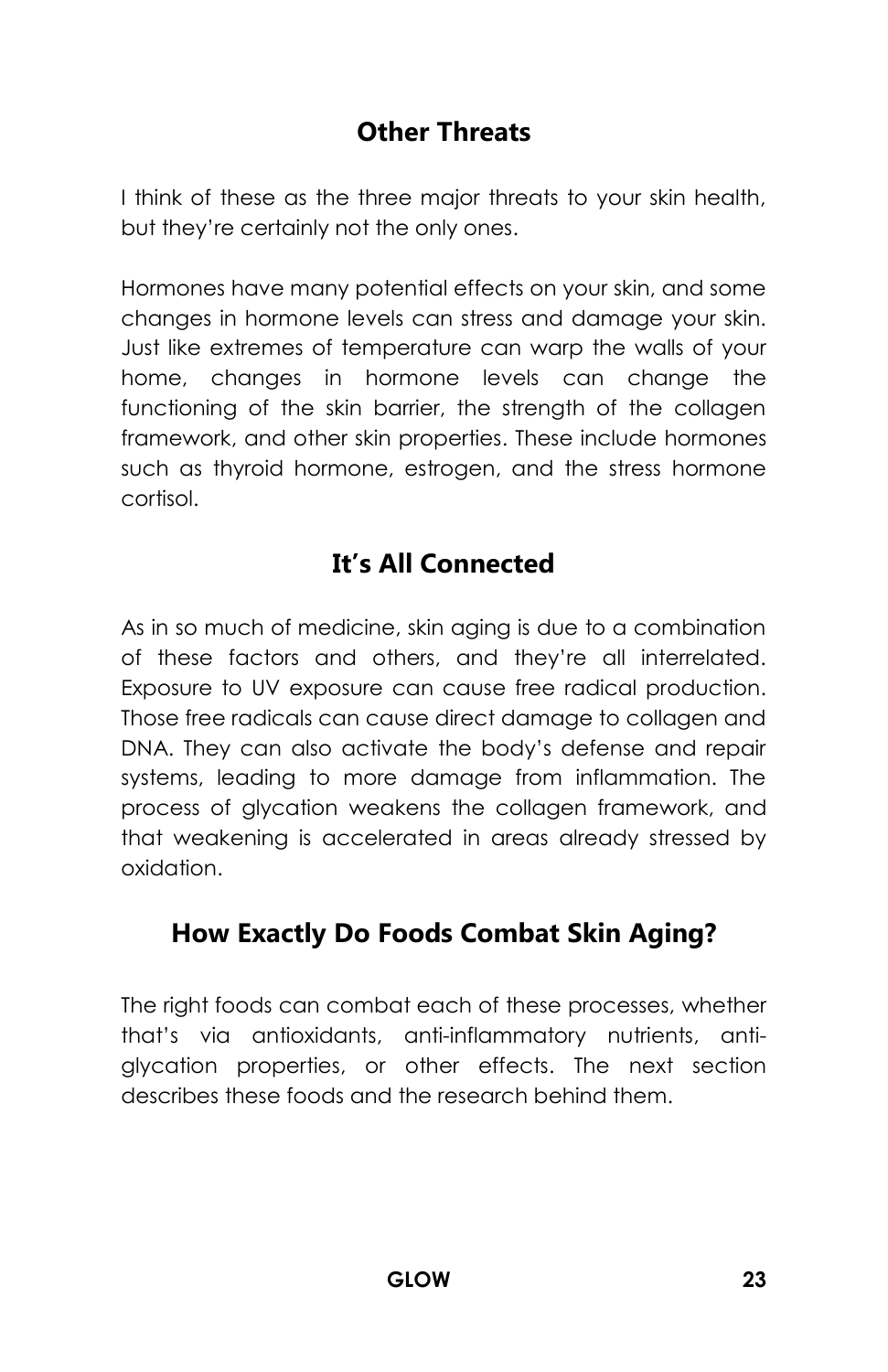# **Section 4**

# RECIPES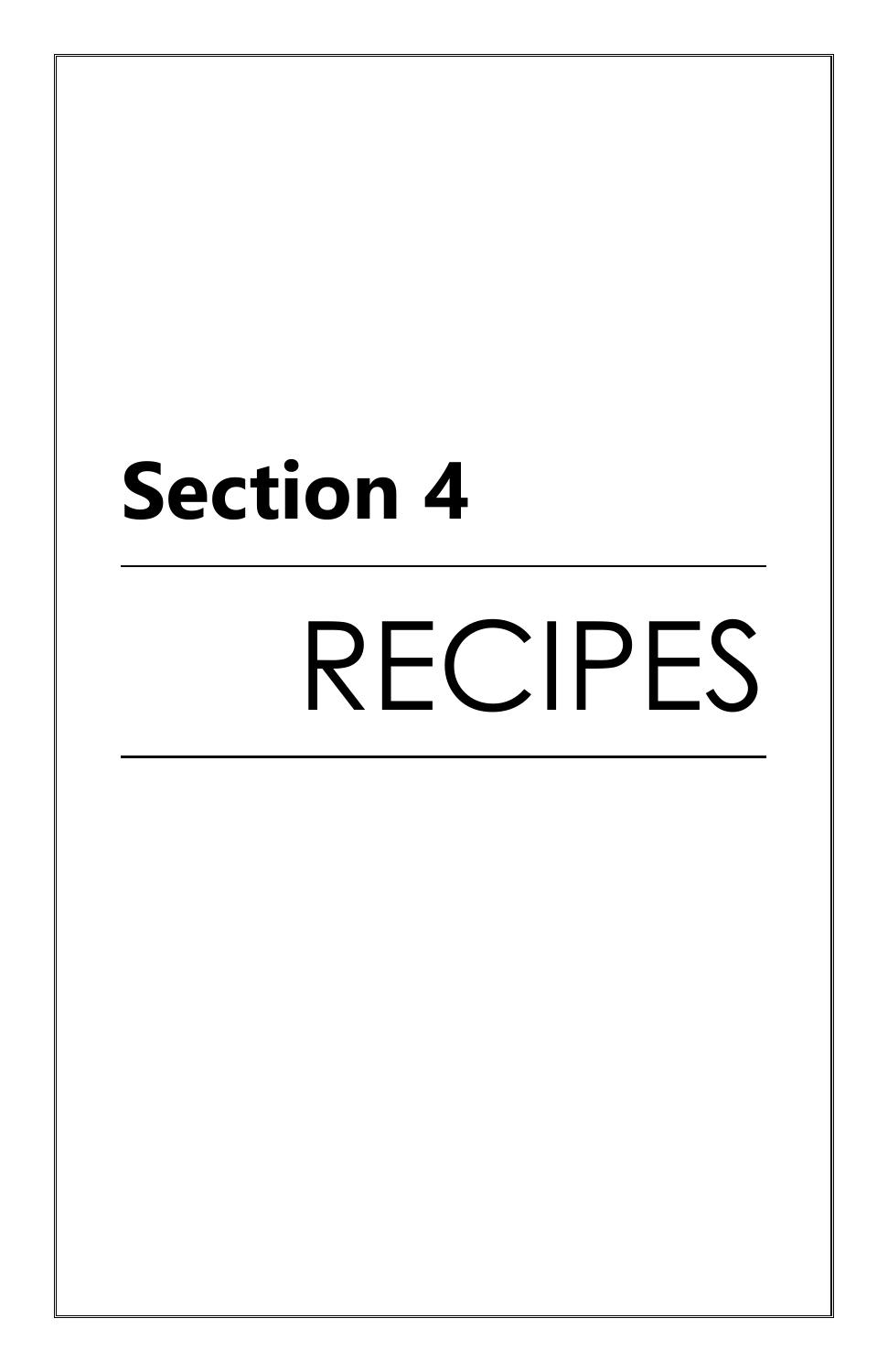## **Tying It All Together: Skin Saving Foods + Recipes**

You have the potential to power up just about every meal of your day. From breakfast to soups to snacks, there are ways to add powerful skin saving ingredients to just about every meal.

The recipes in this section are meant to help you do just that. They meet the 3 major goals of eating for younger skin: They add in many powerful nutrients. They're designed to limit sugar spikes. And they avoid deep-fried and heavily processed foods.

## **Healthy Cooking: Ideas and Suggestions**

Under skin saving sides, you'll find a recipe for roasted Brussels sprouts. I love all the crispy Brussels sprouts I'm seeing on appetizer menus. These are simple to re-create at home. You can chop the sprouts in under 5 minutes (just chop in half), and the rest of the recipe is just a shake and bake: shake on the flavors, gently combine, and bake in the oven.

This recipe really highlights one important point: the hardest part of cooking vegetables isn't the difficulty factor. It's the learning how and the planning how.

- You have to learn how to best maximize taste and looks and nutrition.
- And you have to learn how to plan a weekly menu, because only the super-experienced can come home, look in the fridge, and on-the-spot cook up a tasty, nutritious dinner.

In the sections that follow, you'll find mostly straightforward recipes, with a few more complex recipes sprinkled in.

Personally, I used to be intimidated by certain recipes with their long lists of ingredients. Once I started to deconstruct recipes (break down them into their basic techniques), many of them seemed much more doable. For the recipes that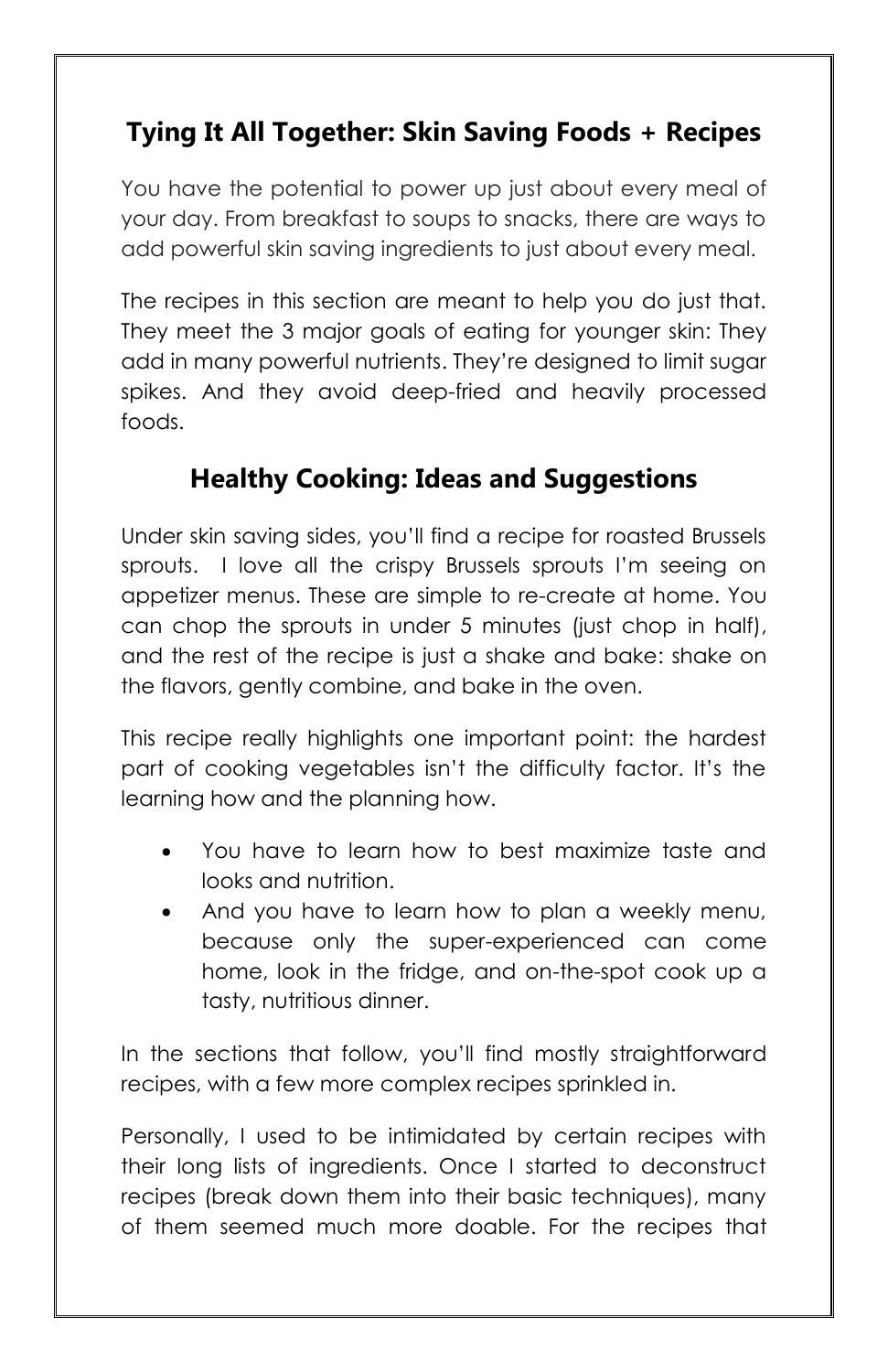follow, even if you have minimal cooking experience, you'll still be able to handle most of the techniques involved.

- **Power blends.** Just blend the ingredients
- **Shake and bake.** Shake on some flavorings and bake
- **Toss it and top it.** Just like a salad: toss your ingredients together and then add a topping
- **Boil.** Several recipes involve boiling, but if you can boil pasta, then you can cook lentils and quinoa.
- **Sauté and simmer.** If you can boil pasta, then you can sauté and simmer. To sauté, just heat some oil, add your ingredients, and cook for a few minutes by stirring. To simmer, boil gently.

#### **Heritage Diets**

A number of these recipes are derived from traditional heritage foods: tomato herb salad, gazpacho, Romesco sauce, turmeric yogurt with roasted Indian spices, and others. Heritage diets are a wonderful place to look for recipes for a whole foods diet. Many of the world's traditional cuisines were (by necessity) based on whole foods. And over many years, these chefs have learned how to maximize flavor, appearance, and often health benefits.

#### **Whole Foods and Healthy Shortcuts**

These recipes are centered around whole foods (ingredients that are close to their natural form) and lightly processed foods. That doesn't mean you'll be lunching on raw carrots; it just means a focus on foods that aren't heavily processed. This includes a range of foods, because certain processing techniques make foods safer to eat or increase shelf life without depleting nutrients. A whole foods diet can incorporate plenty of cooked, frozen, and canned foods.

When you're trying to decide if a particular product fits into a whole foods diet, you really have to rely on the ingredient list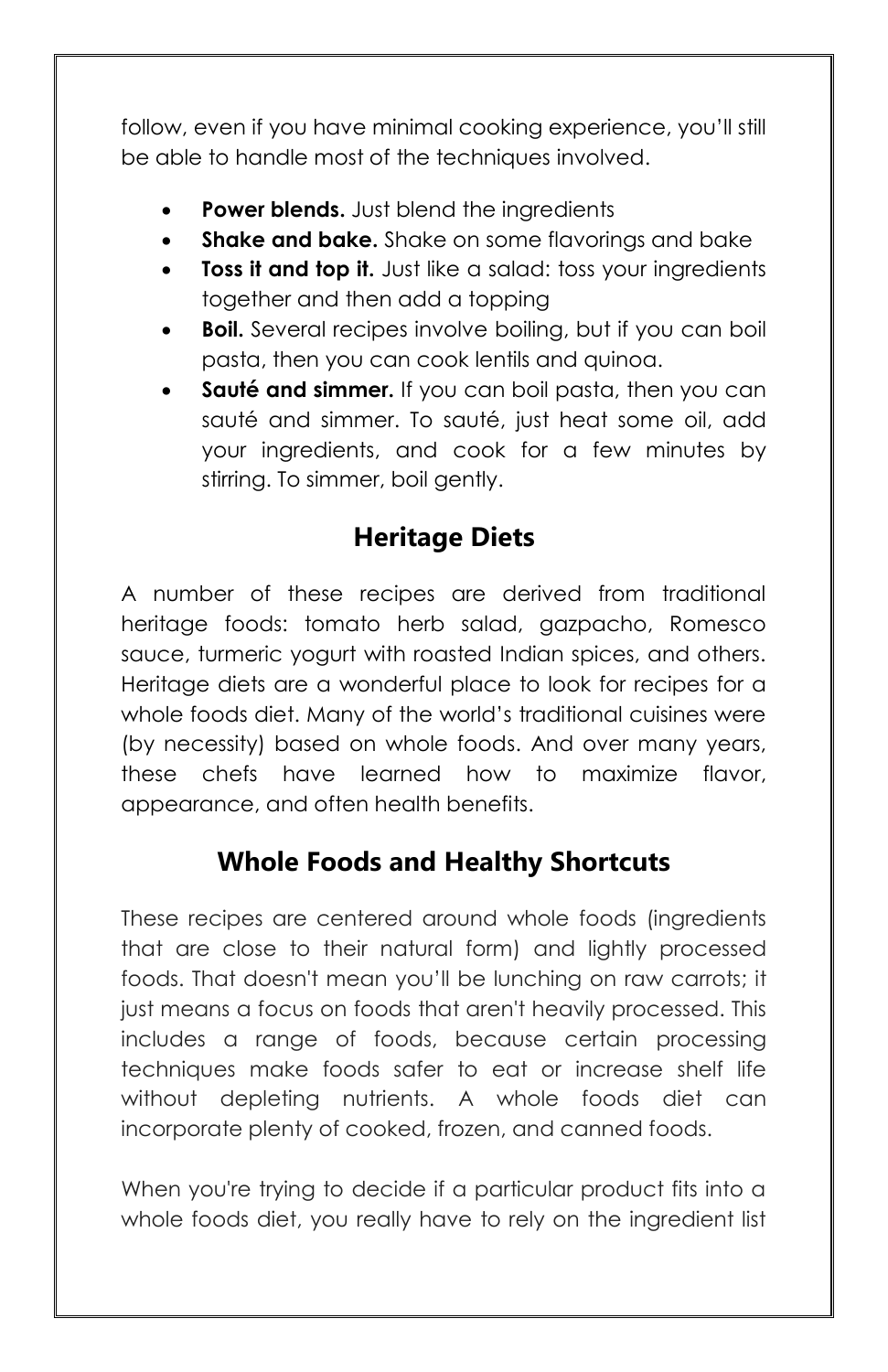(what have they added to those carrots?) as well as the nutrition facts label (how much added sugar is in that green tea?). Don't rely on the label found on the front of the package, because many of those focus on marketing claims.

As for healthy cooking, I'm always on the lookout for nutritious, time-saving shortcuts, whether that's the right gadgets or the right pre-prepped foods. I use certain foods all the time, because they make healthy cooking so much easier: frozen fruits and vegetables (without added sugar, salt, or fat), canned beans (rinsed before using), pouches of salmon and cans of tuna, and nut butters. Another time-saving tactic is cooking, then freezing, whole grains and dried beans.

As with everything else, getting better at cooking tasty + healthy food requires some know-how and a lot of practice. Some cooking schools, stores and restaurants offer classes focused on healthy cooking or healthy traditional cuisines. These classes may even be offered at your medical center.

The Tulane University Goldring Center for Culinary Medicine has been expanding their program to other centers under the direction of Dr. Timothy Harlan. In Houston, we now have the Nourish Program at the University of Texas School of Public Health. These programs offer classes to the public. They also train professionals in culinary medicine, which combines nutrition and culinary knowledge to achieve optimal health.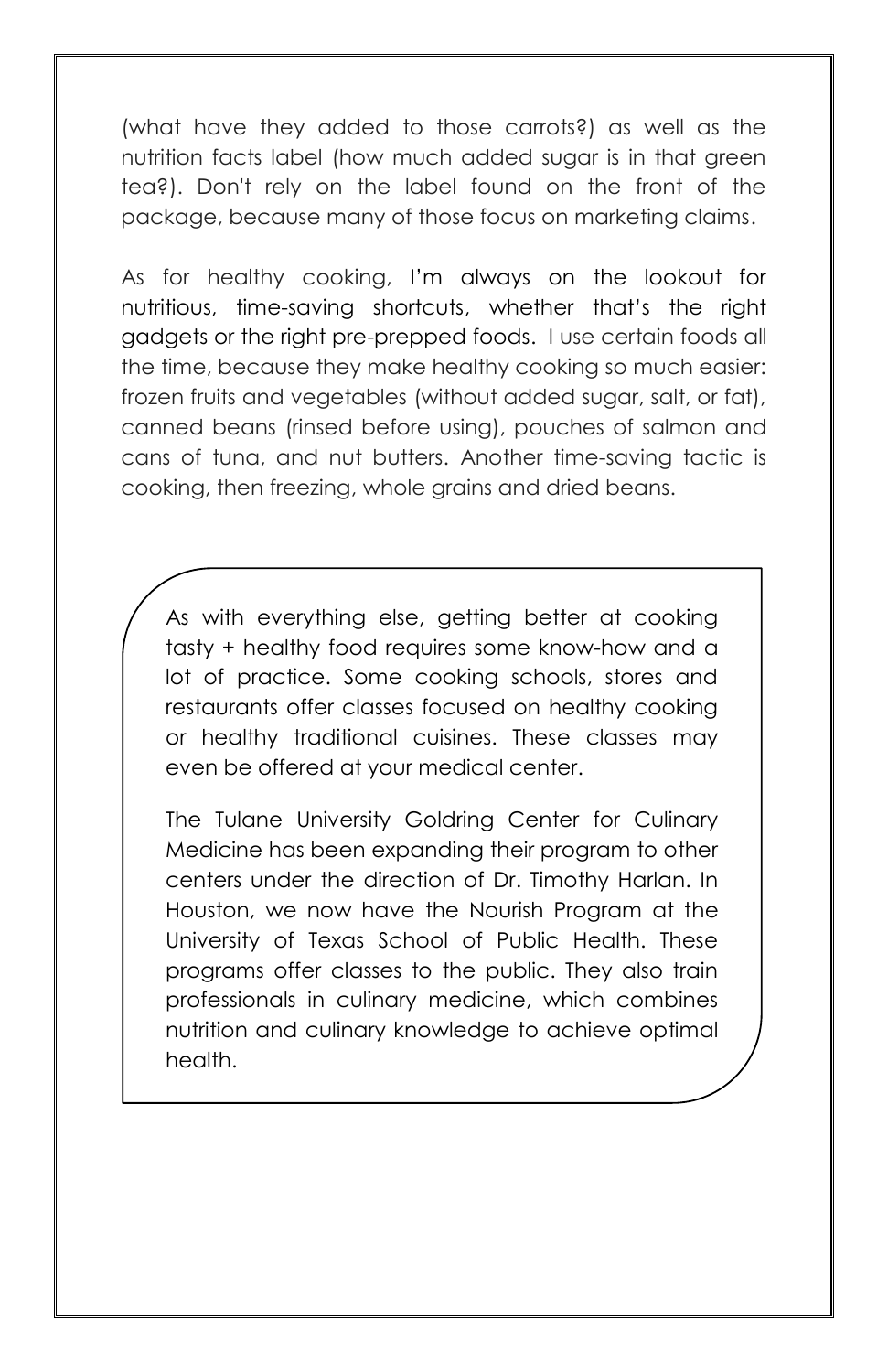## **CHAPTER 27** SKIN SAVING STARTS

BREAKFAST TACOS

SPINACH FRITTATA

OVERNIGHT COCOA BANANA OATS

PALEO BREAKFAST TART

If you picture the standard American breakfast, you're not seeing much in the way of fruits and vegetables. (And if you're a child of the 80s, your breakfast was probably Froot Loops, not fruit.)

You can power up breakfast pretty easily, though. These recipes add hefty doses of protein, fiber, and produce.

**High Protein, High Produce Breakfasts: Spinach Frittata and Breakfast Taco** For those who are carb-sensitive, starting the day with a high protein breakfast may be helpful. Breakfast tacos are a high protein start, and they can be easily customized. You can scramble your eggs with just about any vegetable: in my family, we've done fresh spinach or butternut squash puree, although my favorite is sautéed onions, peppers, and cilantro. Frittatas are another great base for adding in vegetables. They're an easy way to add in spinach, but you can easily substitute any chopped vegetable.

**A Touch of Sweet: Breakfast Tarts and Oatmeal** For family members who prefer a touch of sweet, the bananas and blueberries in the breakfast tart add a little sweet, along with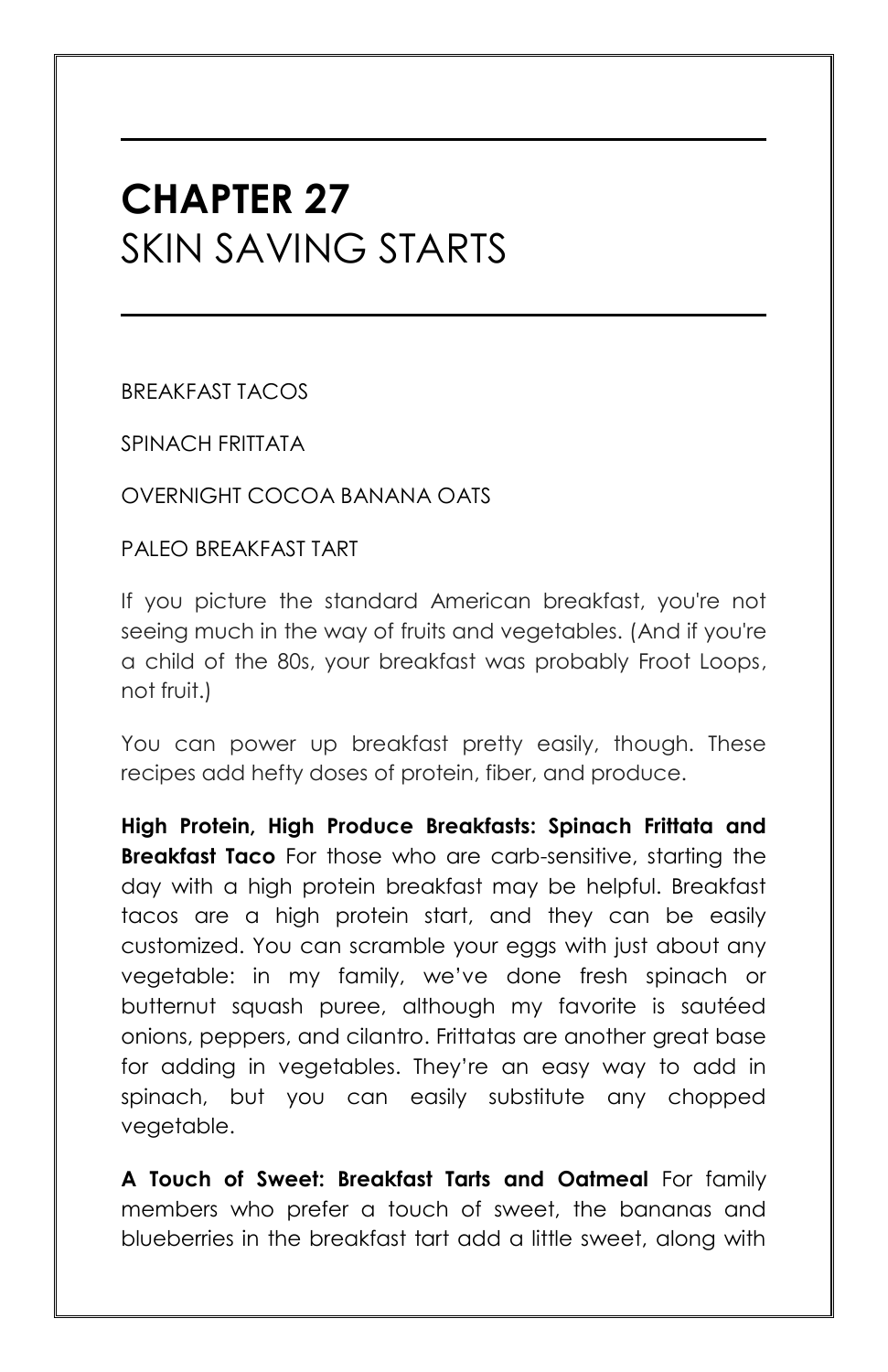fiber and antioxidant polyphenols. (Although it's a bit sweet, it's still a lower carb option for those who are sensitive). For a higher-carb breakfast, oatmeal adds in a nice dose of prebiotic fiber, while adding in almond butter (healthy fats) and chia seeds (fiber) helps to stabilize the blood sugar response. Adding in cocoa powder, nuts, and bananas means extra antioxidants and fiber.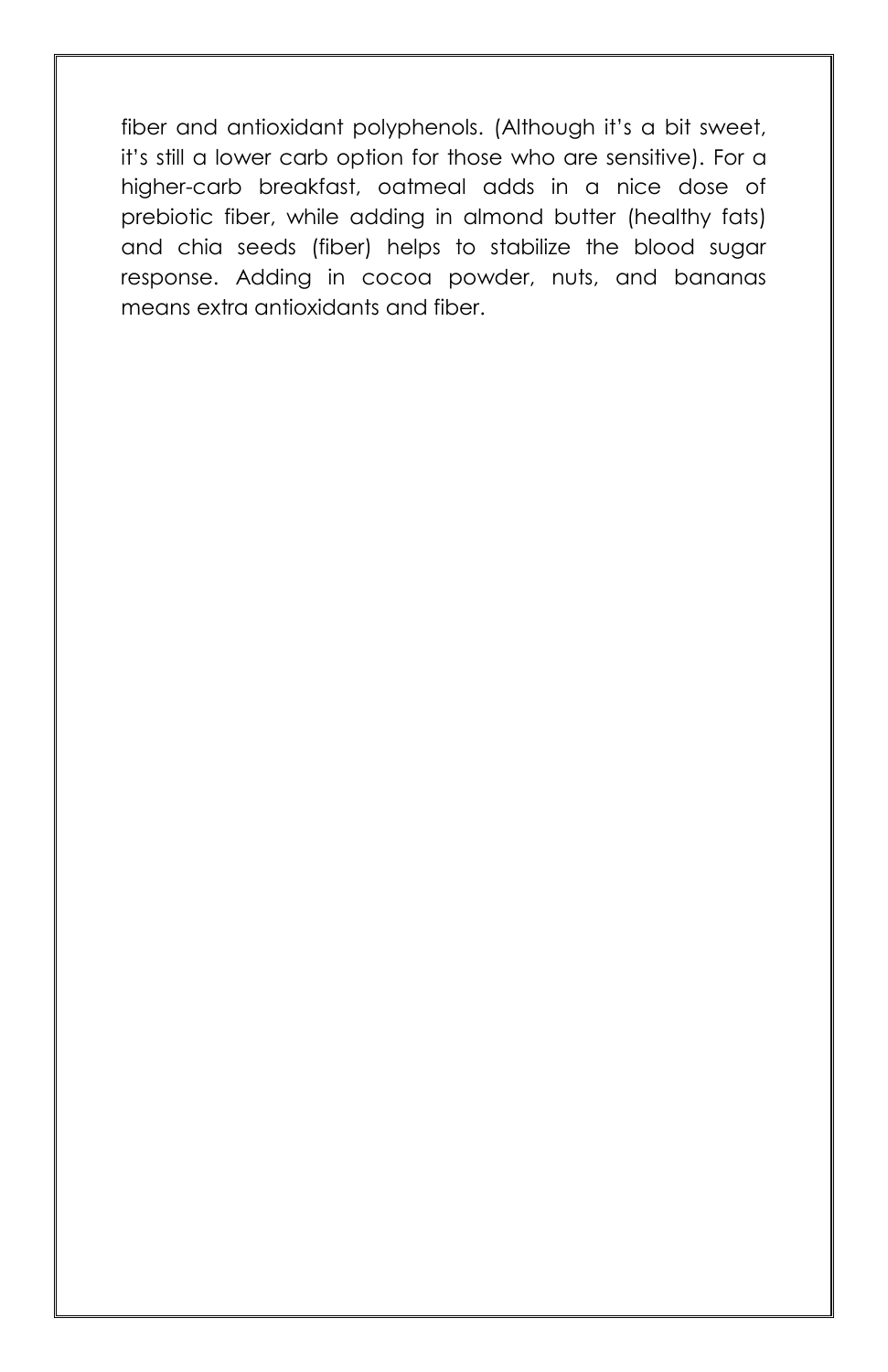## **Spinach Frittata**

The Basics: Sauté then bake Yield: 4 servings |Prep time: 5 min |Cooking time: 15 min

## **Ingredients**

2 tbsp olive oil 1 onion, diced 2 cloves garlic, minced 10 oz frozen chopped spinach, thawed (or fresh) 6 eggs

## **Herbs/spices**

1 tsp basil 1 tsp oregano 3/4 tsp salt

## **Topping**

1/4 cup feta cheese

## **Directions**

- 1. Preheat oven to 400°
- 2. Heat oil in oven-safe skillet
- 3. Sauté onion until softened, about 3 minutes
- 4. Add garlic cloves and spinach and sauté for another 3 minutes
- 5. In bowl, whisk together eggs and seasonings
- 6. Pour egg mixture over vegetables and cook until almost set, about 5 minutes
- 7. Top with feta cheese and transfer to oven
- 8. Cook for 5 to 8 minutes, until puffed